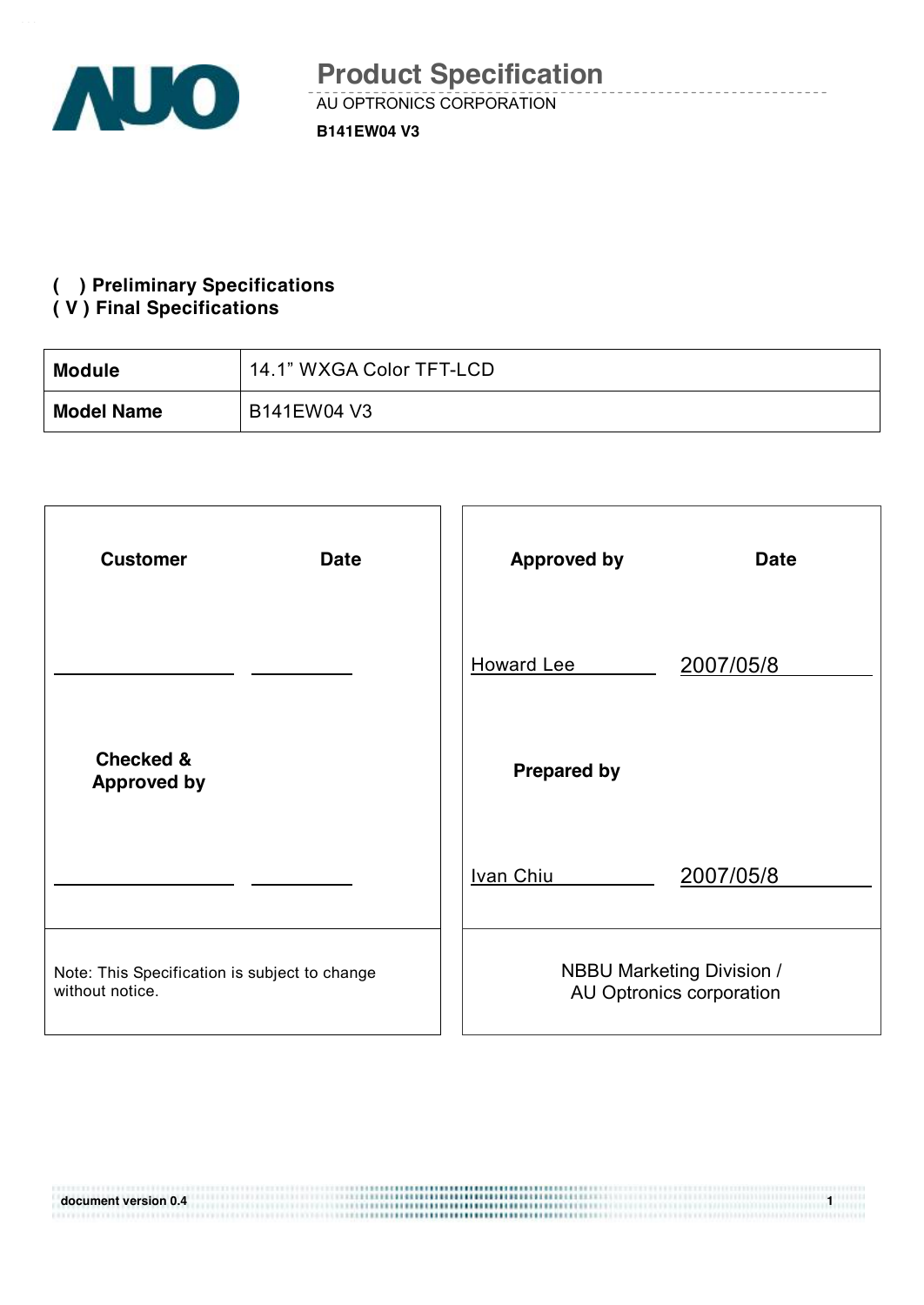

**Product Specification**<br>AU OPTRONICS CORPORATION

**B141EW04 V3** 

# **Contents**

| document version 0.4 | ,,,,,,,,,,,,,,,,,,,,,,,,,,,,,,,,,,, |  |
|----------------------|-------------------------------------|--|
|                      |                                     |  |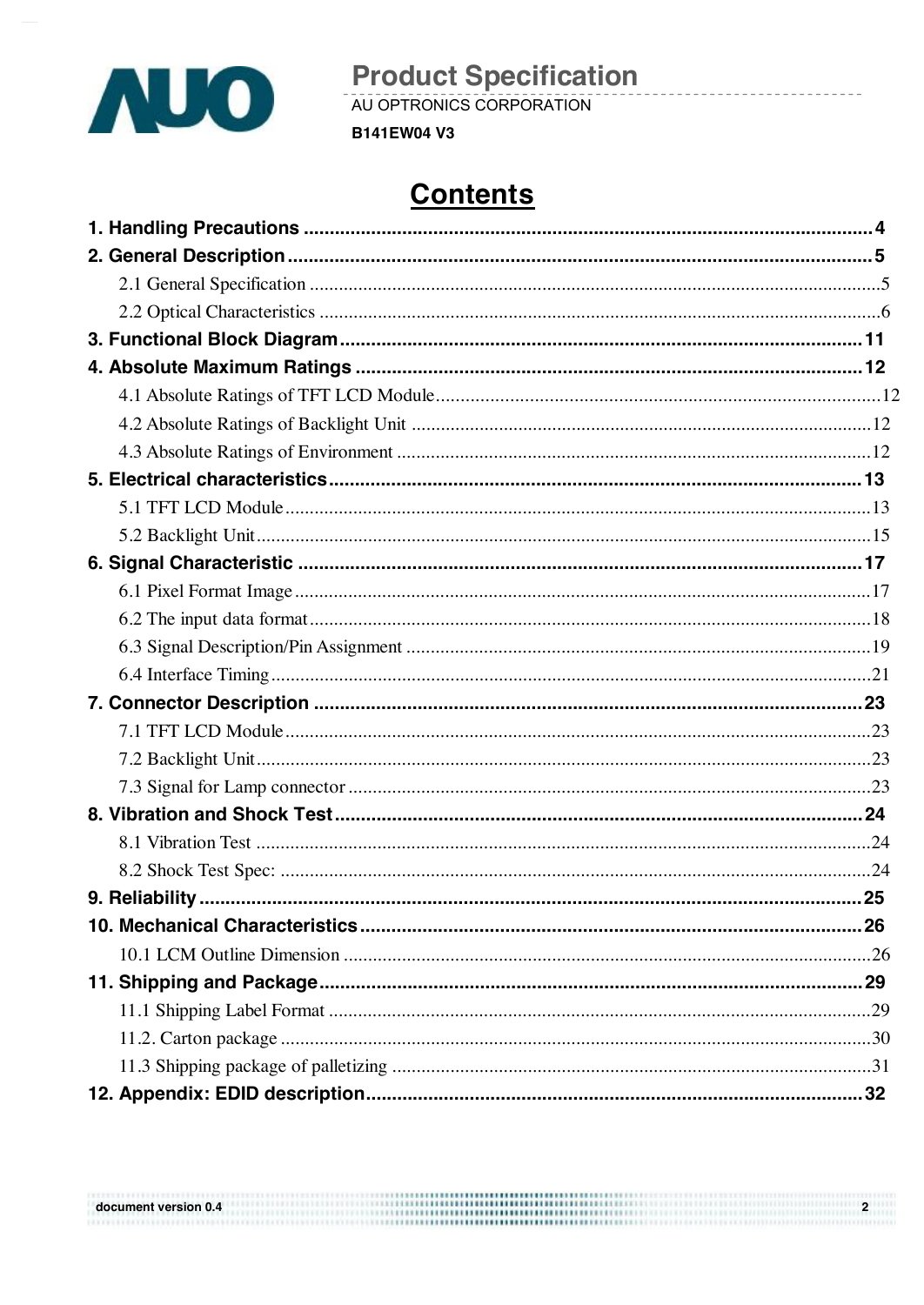

AU OPTRONICS CORPORATION

**B141EW04 V3**

# **Record of Revision**

| <b>Version and Date</b> | Page | Old description                   | <b>New Description</b>        | <b>Remark</b> |
|-------------------------|------|-----------------------------------|-------------------------------|---------------|
| 0.12007/01/16           | All  | <b>First Edition for Customer</b> |                               |               |
| 0.2 2007/02/27          | 26   | <b>ILCM</b> outline dimension     | Tape position modify          |               |
| 0.3 2007/03/22          | 21   |                                   | Timing characteristics update |               |
|                         | 32   | Column 36:EA, Column7F:C4         | Column 36:EE, Column7F:C0     |               |
| 0.4 2007/05/08          |      | <b>Preliminary Specifications</b> | <b>Final Specifications</b>   |               |

| document version 0.4 | ********************************* |  |
|----------------------|-----------------------------------|--|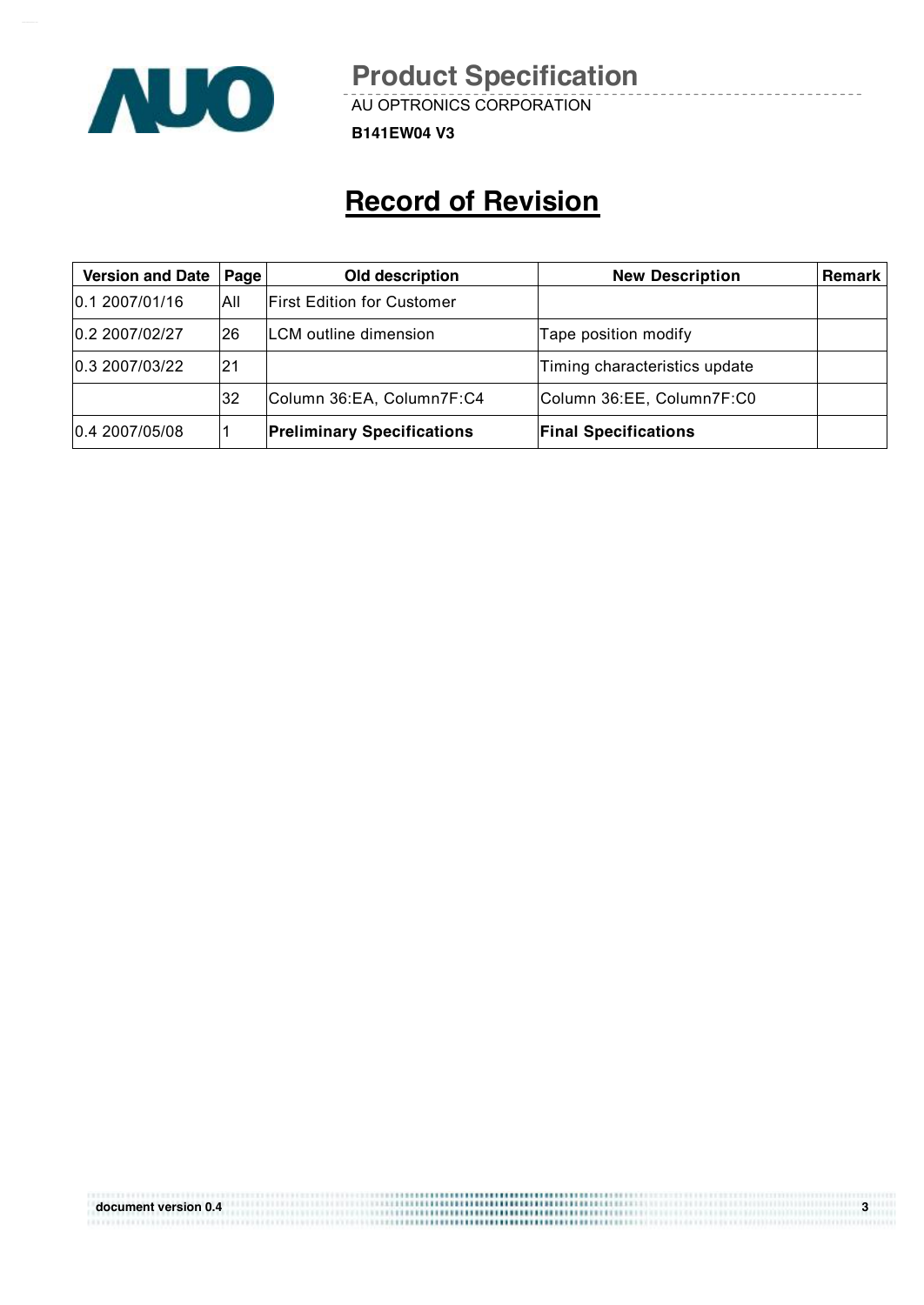

## **1. Handling Precautions**

- 1) Since front polarizer is easily damaged, pay attention not to scratch it.
- 2) Be sure to turn off power supply when inserting or disconnecting from input connector.
- 3) Wipe off water drop immediately. Long contact with water may cause discoloration or spots.
- 4) When the panel surface is soiled, wipe it with absorbent cotton or other soft cloth.
- 5) Since the panel is made of glass, it may break or crack if dropped or bumped on hard surface.
- 6) Since CMOS LSI is used in this module, take care of static electricity and insure human earth when handling.
- 7) Do not open nor modify the Module Assembly.
- 8) Do not press the reflector sheet at the back of the module to any directions.
- 9) In case if a Module has to be put back into the packing container slot after once it was taken out from the container, do not press the center of the CCFL Reflector edge. Instead, press at the far ends of the CFL Reflector edge softly. Otherwise the TFT Module may be damaged.
- 10)At the insertion or removal of the Signal Interface Connector, be sure not to rotate nor tilt the Interface Connector of the TFT Module.
- 11) After installation of the TFT Module into an enclosure (Notebook PC Bezel, for example), do not twist nor bend the TFT Module even momentary. At designing the enclosure, it should be taken into consideration that no bending/twisting forces are applied to the TFT Module from outside. Otherwise the TFT Module may be damaged.
- 12)Cold cathode fluorescent lamp in LCD contains a small amount of mercury. Please follow local ordinances or regulations for disposal.
- 13)Small amount of materials having no flammability grade is used in the LCD module. The LCD module should be supplied by power complied with requirements of Limited Power Source(, IEC60950 or UL1950), or be applied exemption.
- 14)The LCD module is designed so that the CCFL in it is supplied by Limited Current Circuit(IEC60950 or UL1950). Do not connect the CCFL in Hazardous Voltage Circuit.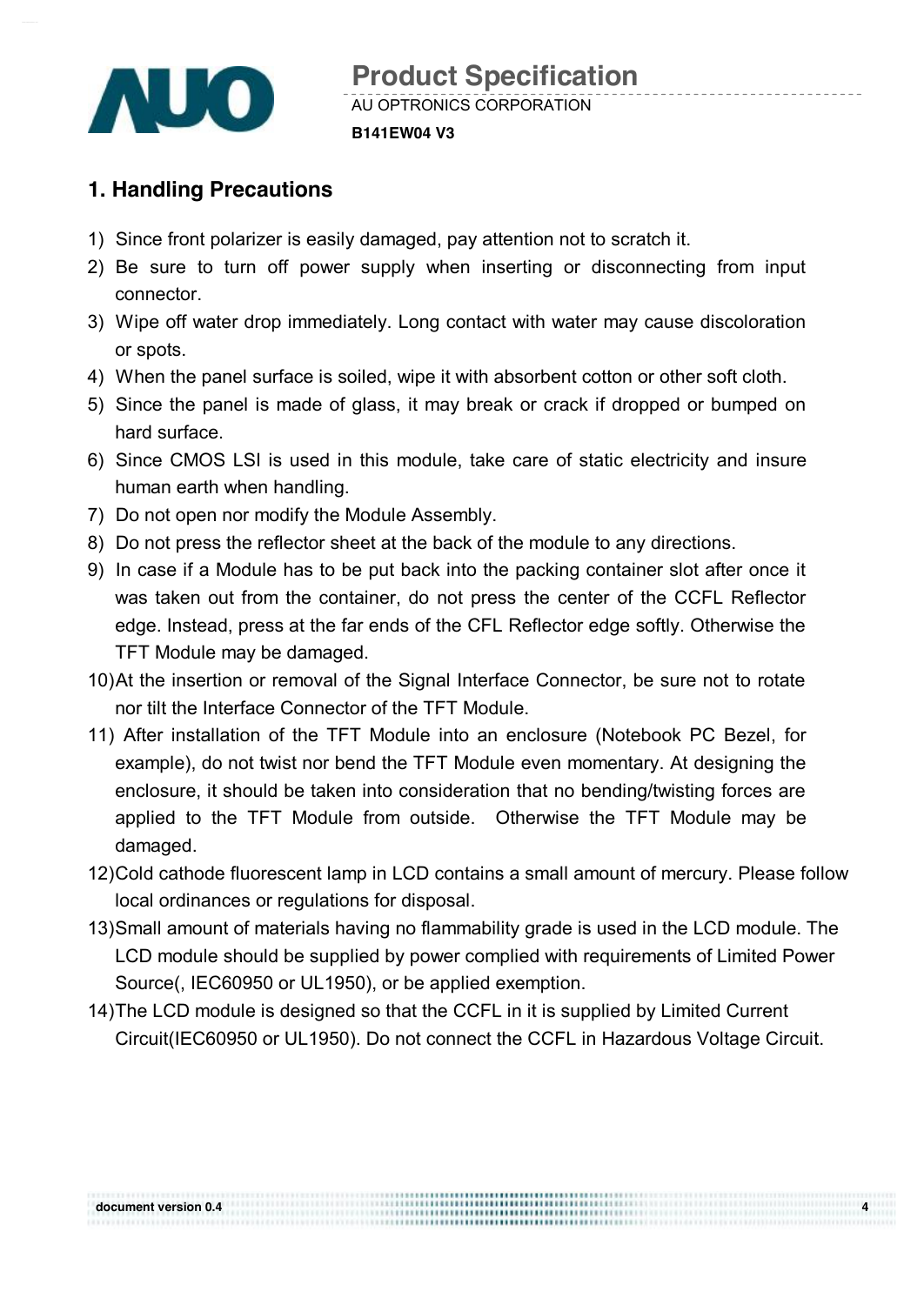

### **2. General Description**

B141EW04 V3 is a Color Active Matrix Liquid Crystal Display composed of a TFT LCD panel, a driver circuit, and backlight system. The screen format is intended to support the WXGA (1280(H) x 800(V)) screen and 262k colors (RGB 6-bits data driver). All input signals are LVDS interface compatible. Inverter of backlight is not included.

B141EW04 V3 is designed for a display unit of notebook style personal computer and industrial machine.

### **2.1 General Specification**

The following items are characteristics summary on the table at 25 ℃ condition:

| <b>Items</b>                       | <b>Unit</b>                             | <b>Specifications</b>                                |
|------------------------------------|-----------------------------------------|------------------------------------------------------|
| Screen Diagonal                    | [mm]                                    | (14.1 W")<br>357.7                                   |
| <b>Active Area</b>                 | [mm]                                    | 303.36(H) x 189.6 (V)                                |
| Pixels H x V                       |                                         | 1280x3(RGB) x 800                                    |
| <b>Pixel Pitch</b>                 | [mm]                                    | 0.237                                                |
| <b>Pixel Arrangement</b>           |                                         | R.G.B. Vertical Stripe                               |
| <b>Display Mode</b>                |                                         | <b>Normally White</b>                                |
| White Luminance (ICCFL=6.0mA)      | $\lceil cd/m^2 \rceil$                  | 200 Typ. (5 points average)                          |
| Note: ICCFL is lamp current        |                                         | 170 Min. (5 points average)                          |
| <b>Luminance Uniformity</b>        |                                         | (Note1)<br>1.3 max. $(5$ points)                     |
| <b>Contrast Ratio</b>              |                                         | 500:1 Typ., 300:1 Min.                               |
| <b>Optical Rise Time/Fall Time</b> | [msec]                                  | 16 Typ., 25 Max.                                     |
| Nominal Input Voltage VDD          | [Volt]                                  | $+3.3$ Typ.                                          |
| <b>Power Consumption</b>           | [Watt]                                  | 5.2 Typ                                              |
| Weight                             | [Grams]                                 | 400 g Typ., 420g Max.                                |
| <b>Physical Size</b>               | [mm]                                    | 320 max. (W) x 206 max. (H) x 5.5 max. (T).          |
| <b>Electrical Interface</b>        |                                         | R/G/B Data, 3 Sync, Signals, Clock (4 pairs<br>LVDS) |
| <b>Surface Treatment</b>           |                                         | Hard coating 3H, Anti-glare type                     |
| <b>Support Color</b>               |                                         | 262K colors (RGB 6-bit)                              |
| <b>Temperature Range</b>           |                                         |                                                      |
| Operating                          | $\lceil^{\circ}C\rceil$                 | 0 to $+50$                                           |
| Storage (Non-Operating)            | $\mathsf{I}^\circ\mathsf{C} \mathsf{I}$ | $-20$ to $+60$                                       |
| <b>RoHS Compliance</b>             |                                         | <b>RoHS Compliance</b>                               |

\*\*\*\*\*\*\*\*\*\*\*\*\*\*\*\*\*\*\*\*\*\*\*\*\*\*\*\*

**document version 0.4 5**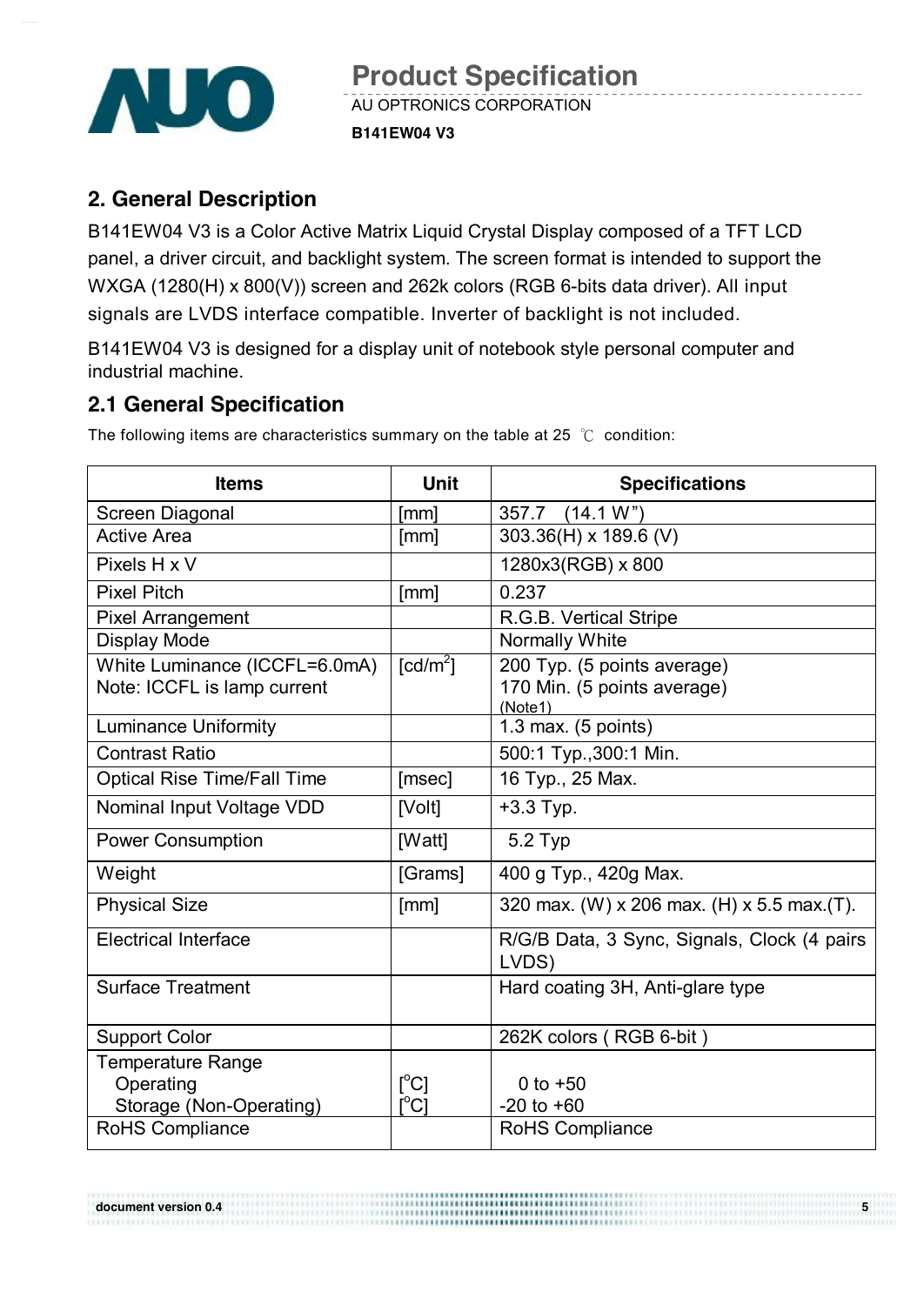

**B141EW04 V3**

### **2.2 Optical Characteristics**

The optical characteristics are measured under stable conditions at 25℃ (Room Temperature):

| Item                                  | <b>Unit</b>          | <b>Conditions</b>                            | Min.     | Typ.     | Max.         | <b>Note</b>    |
|---------------------------------------|----------------------|----------------------------------------------|----------|----------|--------------|----------------|
| <b>White Luminance</b><br>IccFL=6.0mA | [cd/m <sup>2</sup> ] | 5 points average                             | 170      | 200      |              | 1, 4, 5.       |
| <b>Viewing Angle</b>                  | [degree]<br>[degree] | Horizontal<br>(Right)<br>$CR = 10$<br>(Left) | 40<br>40 | 45<br>45 |              | 9              |
|                                       | [degree]             | Vertical<br>(Upper)<br>$CR = 10$<br>(Lower)  | 10       | 20       |              |                |
| <b>Luminance Uniformity</b>           | [degree]             | 5 Points                                     | 30       | 35       |              | $\mathbf{1}$   |
| <b>Luminance Uniformity</b>           |                      | 13 Points                                    |          | 1.25     | 1.30<br>1.53 | $\overline{2}$ |
| <b>CR: Contrast Ratio</b>             |                      |                                              | 300      | 500      |              | 6              |
| Cross talk                            | $\frac{0}{0}$        |                                              |          |          | 1.4          | $\overline{7}$ |
| <b>Response Time</b>                  | [msec]               | Rising                                       |          | 5        | 8            | 8              |
|                                       | [msec]               | Falling                                      |          | 11       | 17           |                |
|                                       | [msec]               | Rising + Falling                             |          | 16       | 25           |                |
| Color / Chromaticity                  |                      | Red x                                        | 0.545    | 0.575    | 0.605        |                |
| Coordinates<br>(CIE 1931)             |                      | Red y                                        | 0.305    | 0.335    | 0.365        |                |
|                                       |                      | Green x                                      | 0.285    | 0.315    | 0.345        |                |
|                                       |                      | Green y                                      | 0.520    | 0.550    | 0.580        |                |
|                                       |                      | Blue x                                       | 0.125    | 0.155    | 0.185        |                |
|                                       |                      | Blue y                                       | 0.105    | 0.135    | 0.165        |                |
|                                       |                      | White x                                      | 0.283    | 0.313    | 0.343        |                |
|                                       |                      | White y                                      | 0.299    | 0.329    | 0.359        |                |

Note 1: 5 points position (Display area : 303.7 (H) x 189.8(V)mm)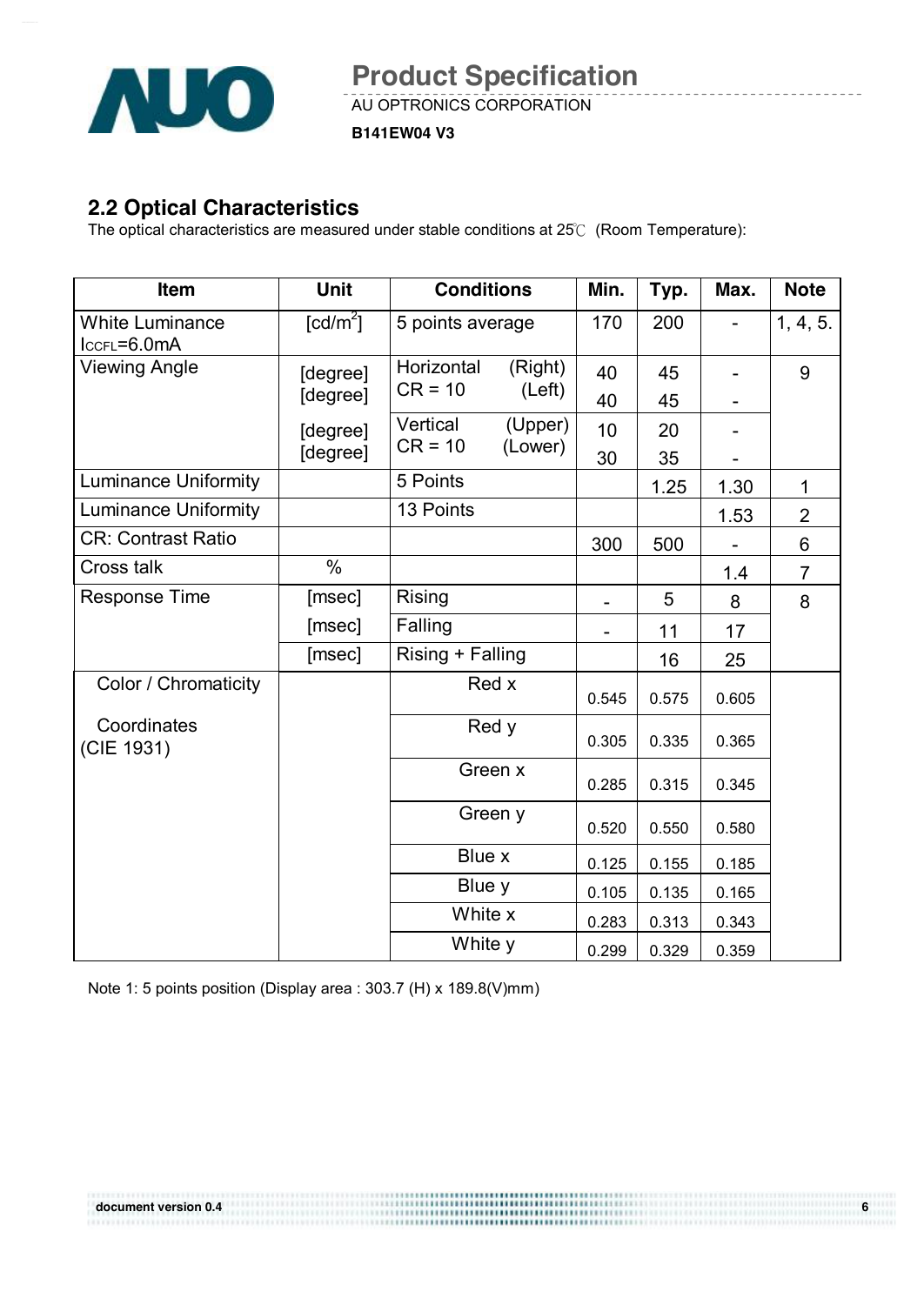

AU OPTRONICS CORPORATION

**B141EW04 V3**



Note 2: 13 points position



Note 3: The luminance uniformity of 5 and 13 points is defined by dividing the maximum luminance values by the minimum test point luminance

|                         | Maximum Brightness of five points     |                                       |
|-------------------------|---------------------------------------|---------------------------------------|
| $\delta$ w <sub>5</sub> | $=$                                   | Minimum Brightness of five<br>points  |
|                         |                                       | Maximum Brightness of thirteen points |
| $\delta$ W13            | Minimum Brightness of thirteen points |                                       |

| document version 0.4 |  |
|----------------------|--|
|                      |  |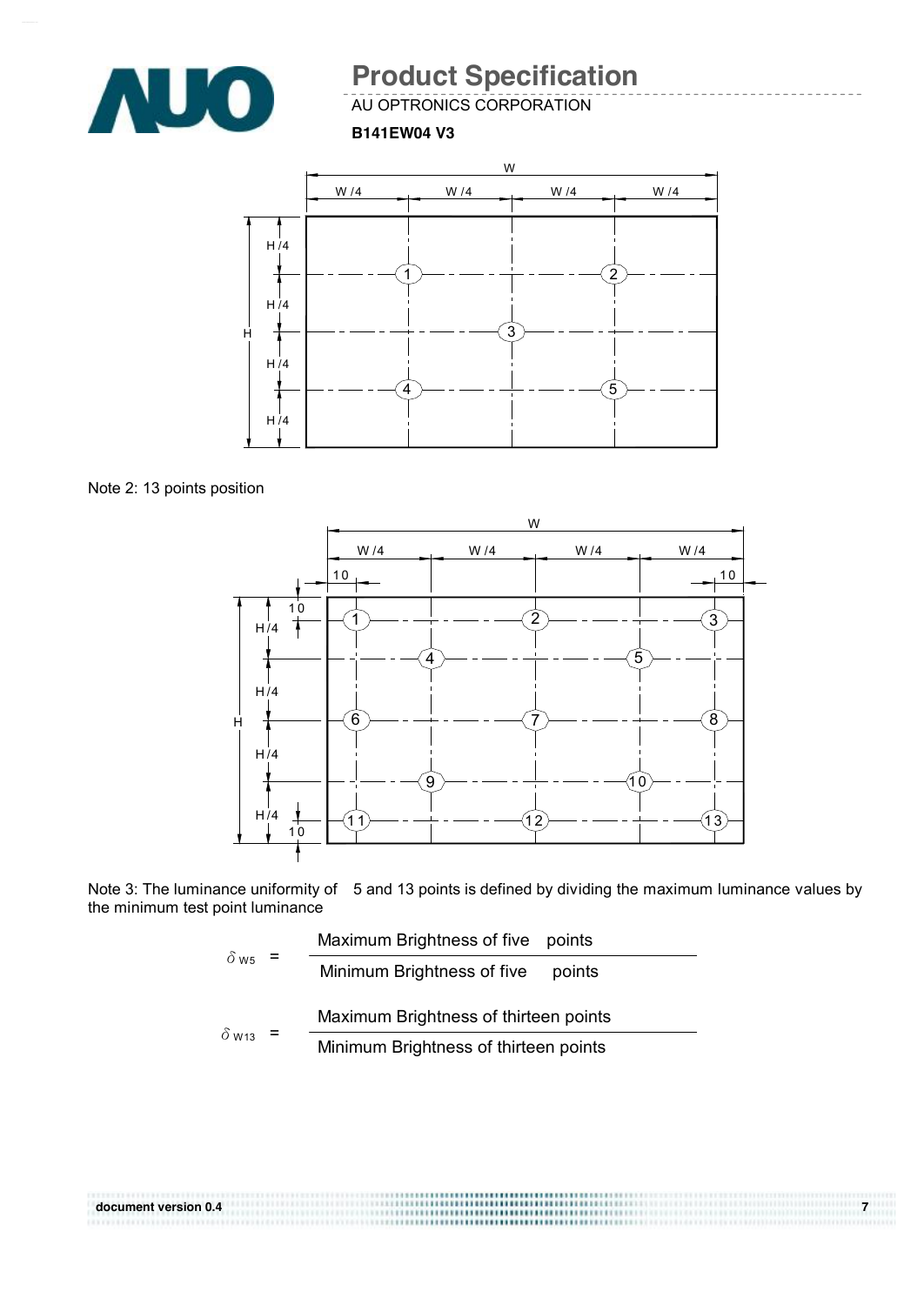

#### Note 4: Measurement method

The LCD module should be stabilized at given temperature for 30 minutes to avoid abrupt temperature change during measuring. In order to stabilize the luminance, the measurement should be executed after lighting Backlight for 30 minutes in a stable, windless and dark room.



Note 5: Definition of Average Luminance of White (Y<sub>L</sub>):

Measure the luminance of gray level 63 at 5 points,  $Y_L = [L (1) + L (2) + L (3) + L (4) + L (5)] / 5$ 

L (x) is corresponding to the luminance of the point X at Figure in Note (1).

Note 6: Definition of contrast ratio:

Contrast ratio is calculated with the following formula.

Contrast ratio (CR)= Brightness on the "White" state Brightness on the "Black" state

|                      | <b></b>                              |   |
|----------------------|--------------------------------------|---|
| document version 0.4 | ,,,,,,,,,,,,,,,,,,,,,,,,,,,,,,,,,,,, | 8 |
|                      | ,,,,,,,,,,,,,,,,,,,,,,,,,,,,,,,,,,,  |   |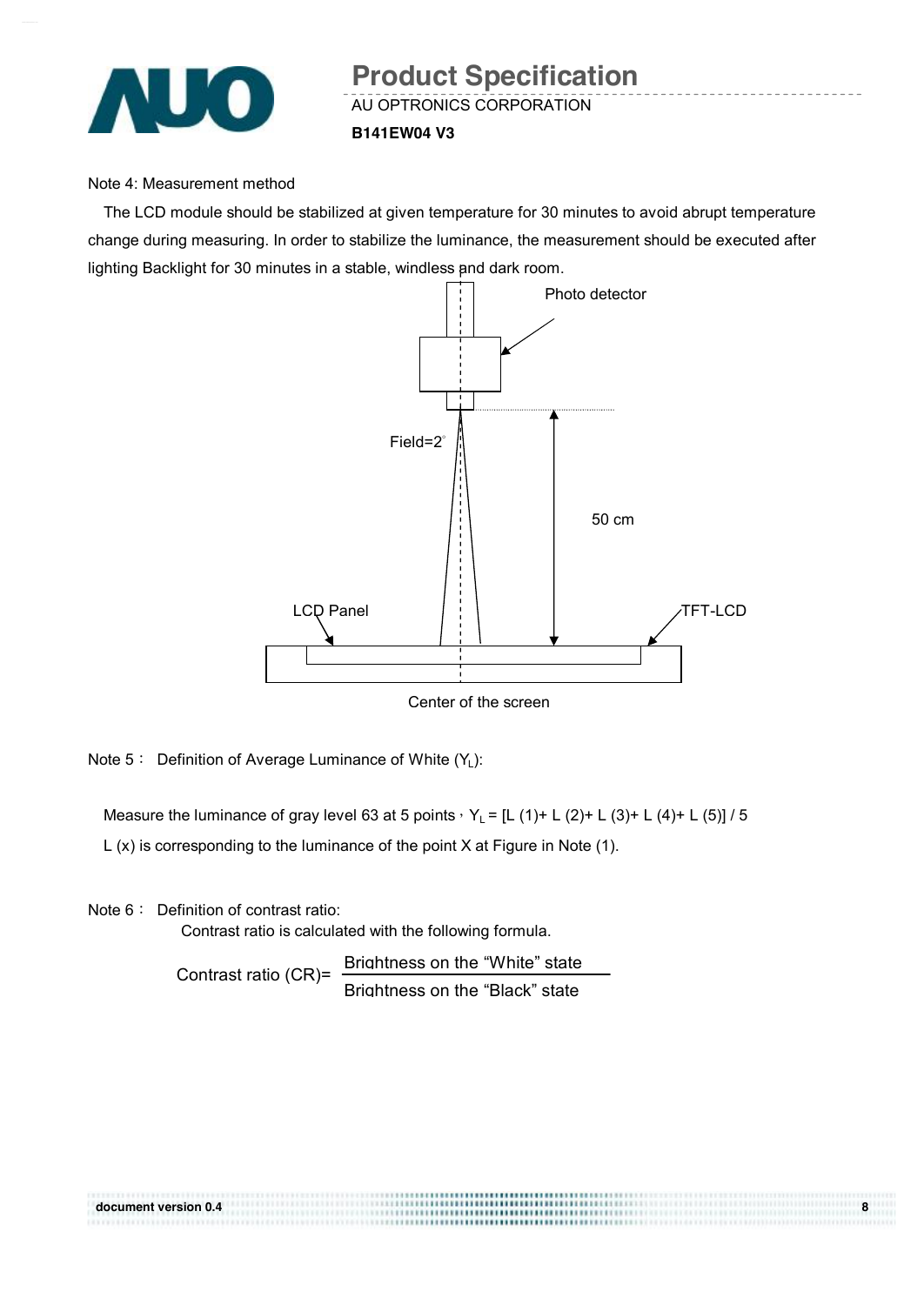

Note 7: Definition of Cross Talk (CT)  $CT = |Y_B - Y_A| / Y_A \times 100$  (%)

**Where** 

YA = Luminance of measured location without gray level 0 pattern (cd/m2)

 $Y_B$  = Luminance of measured location with gray level 0 pattern (cd/m2)



Note 8: Definition of response time:

The output signals of BM-7 or equivalent are measured when the input signals are changed from "Black" to "White" (falling time) and from "White" to "Black" (rising time), respectively. The response time interval between the 10% and 90% of amplitudes. Refer to figure as below.

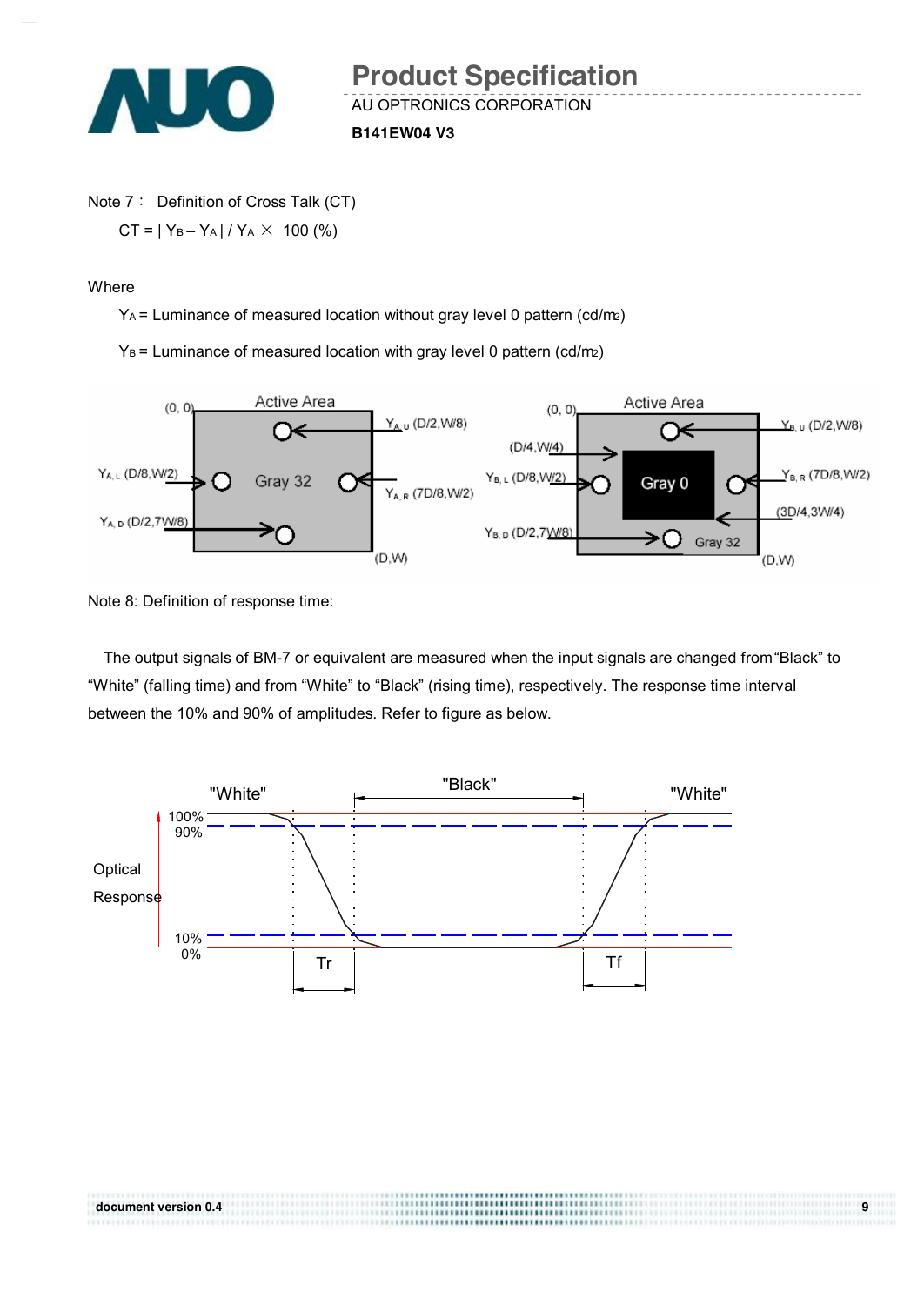

#### Note 9. Definition of viewing angle

Viewing angle is the measurement of contrast ratio ≧10, at the screen center, over a 180° horizontal and 180° vertical range (off-normal viewing angles). The 180° viewing angle range is broken down as follows; 90° ( $\theta$ ) horizontal left and right and 90° ( $\Phi$ ) vertical, high (up) and low (down). The measurement direction is typically perpendicular to the display surface with the screen rotated about its center to develop the desired measurement viewing angle.



| document version 0.4 | 10 |
|----------------------|----|
|                      |    |
|                      |    |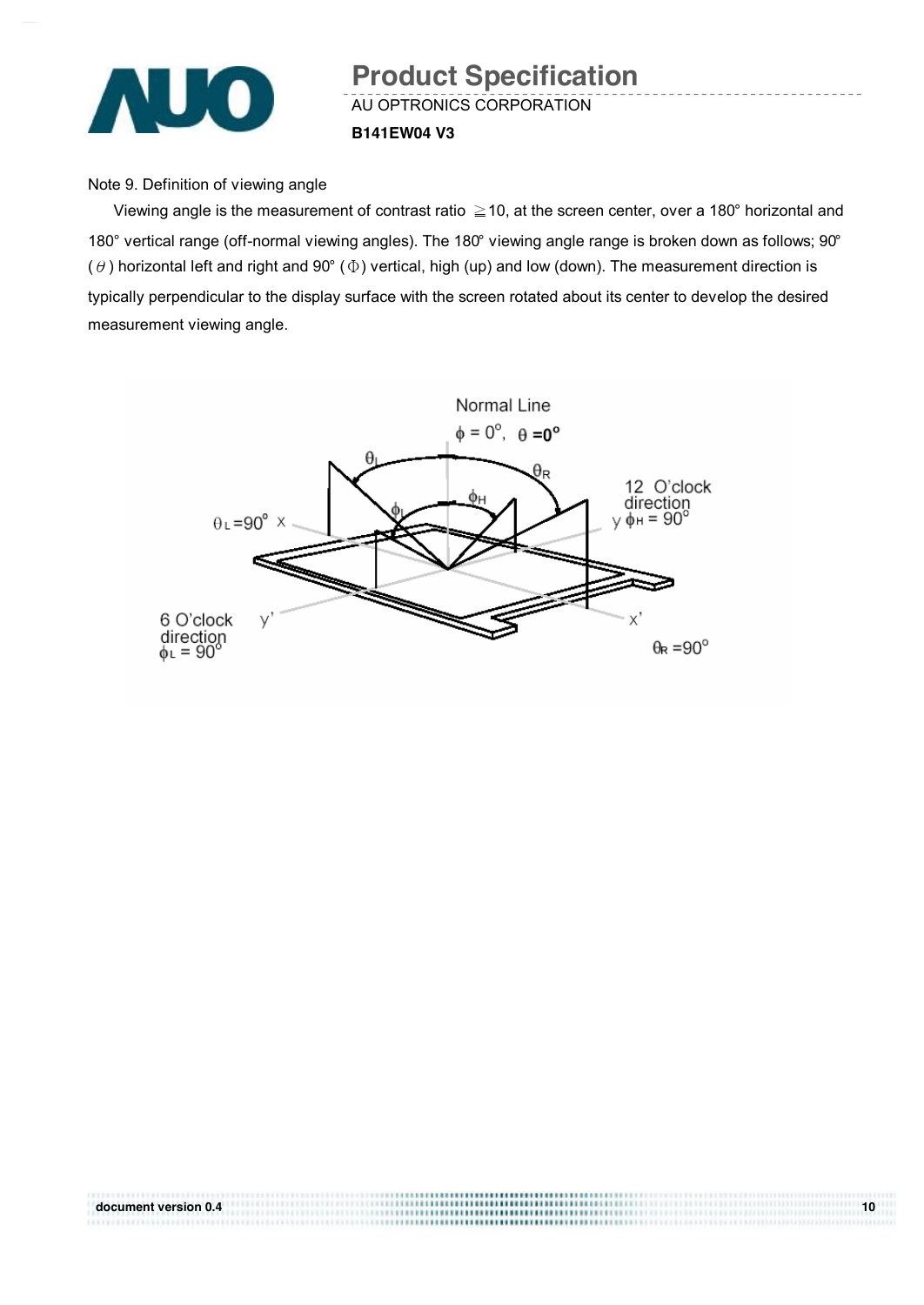

AU OPTRONICS CORPORATION **Product Specification** 

**B141EW04 V3**

### **3. Functional Block Diagram**

The following diagram shows the functional block of the 14. 1inches wide Color TFT/LCD Module:

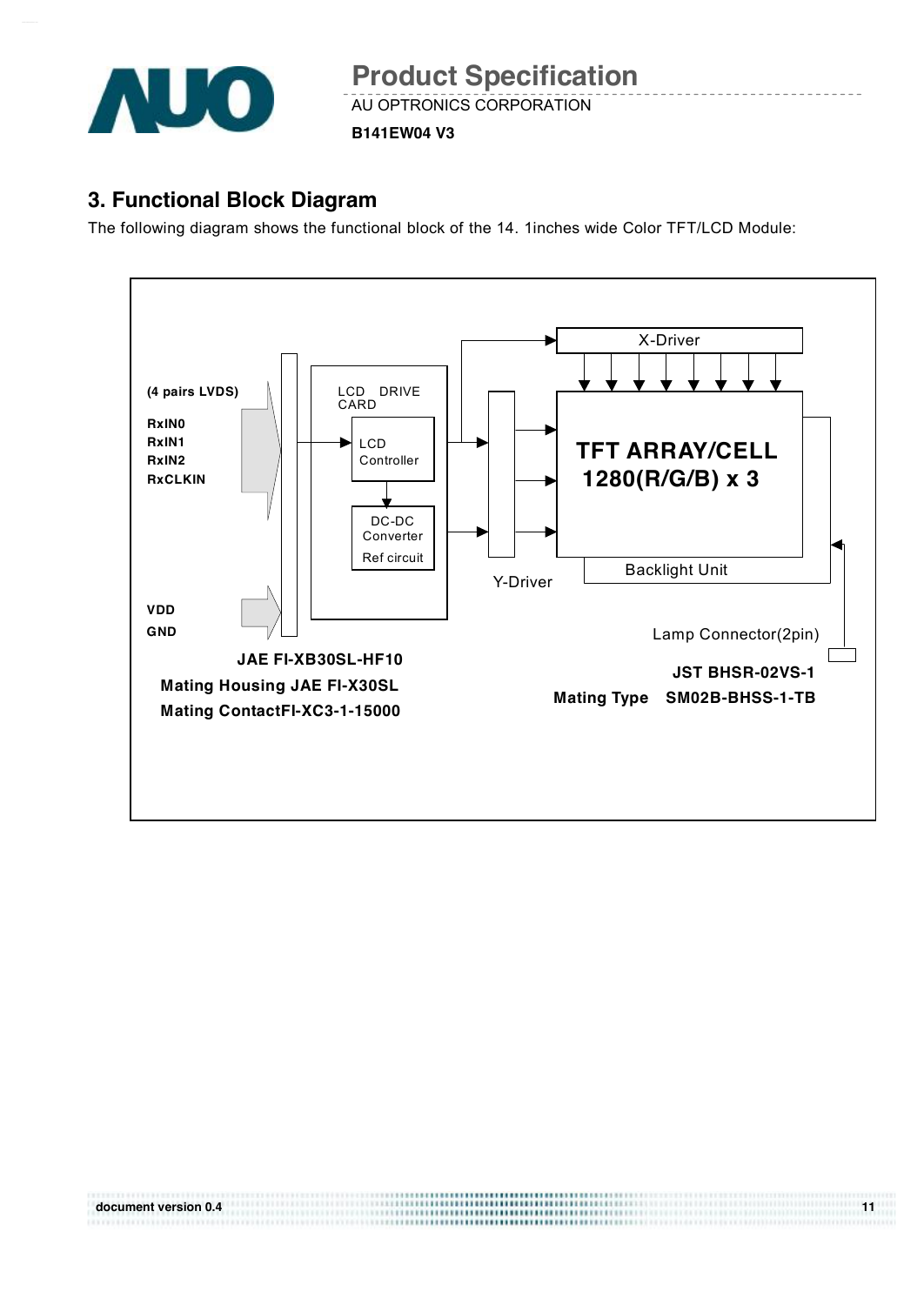

AU OPTRONICS CORPORATION

#### **B141EW04 V3**

### **4. Absolute Maximum Ratings**

Absolute maximum ratings of the module is as following:

#### **4.1 Absolute Ratings of TFT LCD Module**

| Item            | Svmbol | Min    | Max  | Unit   | <b>Conditions</b> |
|-----------------|--------|--------|------|--------|-------------------|
| Logic/LCD Drive | VDD    | $-0.5$ | +4.u | [Volt] | Note 1 C          |

### **4.2 Absolute Ratings of Backlight Unit**

| ltem            | Symbol            | Min | Max              | Unit     | <b>Conditions</b>        |
|-----------------|-------------------|-----|------------------|----------|--------------------------|
| CCFL<br>Current | <b>CEI</b><br>U⊏∟ | 3.0 | ຂະ<br>n n<br>∪.∪ | [mA] rms | Note 1<br>$\blacksquare$ |

#### **4.3 Absolute Ratings of Environment**

| <b>Item</b>                  | Symbol     | Min | Max | Unit                                    | <b>Conditions</b> |
|------------------------------|------------|-----|-----|-----------------------------------------|-------------------|
| <b>Operating Temperature</b> | TOP        |     | +50 | $\mathsf{I}^\circ\mathsf{C} \mathsf{I}$ | Note 3            |
| <b>Operation Humidity</b>    | <b>HOP</b> | 5   | 95  | [%RH]                                   | Note 3            |
| Storage Temperature          | TST        | -20 | +60 | $\mathop{\rm l}{\rm c}{\rm l}$          | Note 3            |
| <b>Storage Humidity</b>      | HST        | 5   | 95  | [%RH]                                   | Note 3            |

Note 1: At Ta (25℃ )

Note 2: Permanent damage to the device may occur if exceed maximum values

Note 3: For quality performance, please refer to AUO IIS(Incoming Inspection Standard).



**document version 0.4** 12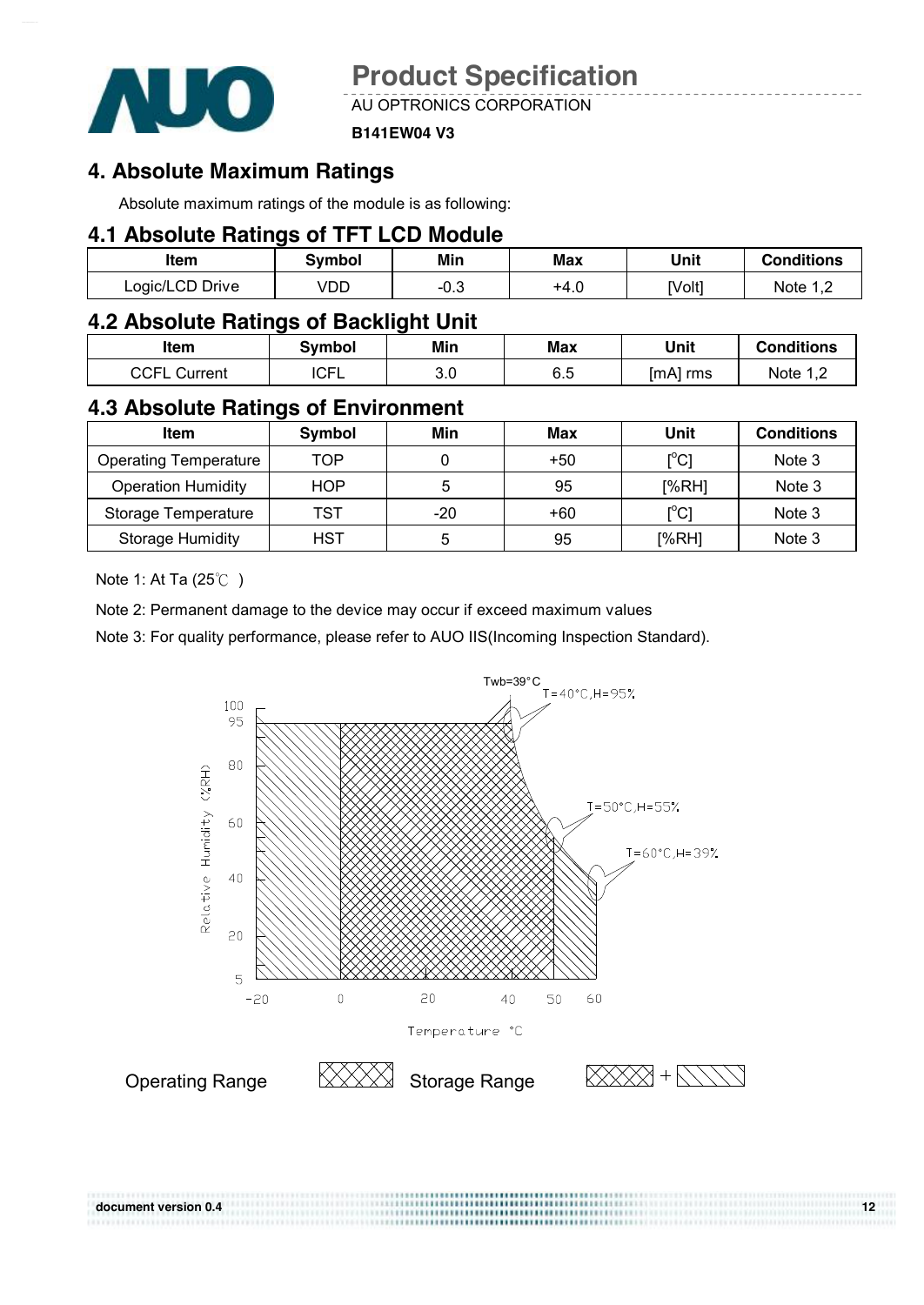

AU OPTRONICS CORPORATION **Product Specification** 

**B141EW04 V3**

### **5. Electrical characteristics**

### **5.1 TFT LCD Module**

#### **5.1.1 Power Specification**

Input power specifications are as follows;

| <b>Symble</b> | <b>Parameter</b>      | Min | Typ  | <b>Max</b> | <b>Units</b> | <b>Note</b> |
|---------------|-----------------------|-----|------|------------|--------------|-------------|
| <b>VDD</b>    | Logic/LCD Drive       | 3.0 | 3.3  | 3.6        | [Volt]       |             |
|               | Voltage               |     |      |            |              |             |
| <b>PDD</b>    | <b>VDD Power</b>      |     | 1.0. |            | [Watt]       | Note 1      |
| <b>IDD</b>    | <b>IDD Current</b>    |     | 331  |            | [MA]         | Note 1      |
| <b>IRush</b>  | <b>Inrush Current</b> |     | 810  | 1500       | [MA]         | Note 2      |
| <b>VDDrp</b>  | Allowable             |     |      | 100        | [mV]         |             |
|               | Logic/LCD Drive       |     |      |            | $p-p$        |             |
|               | <b>Ripple Voltage</b> |     |      |            |              |             |

Note 1: Maximum Measurement Condition: Black Patterm

Note 2: Measure Condition





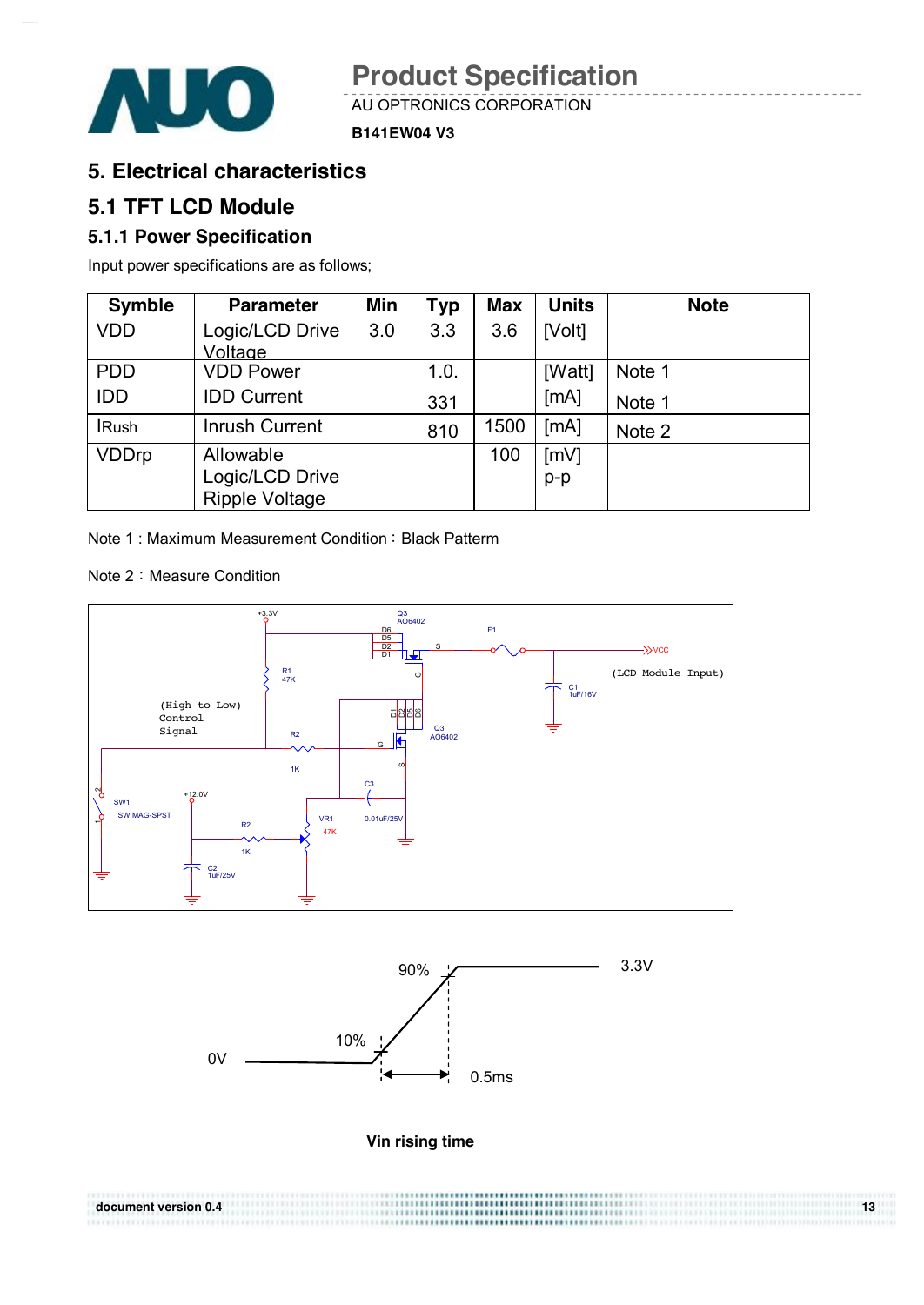

**B141EW04 V3**

#### **5.1.2 Signal Electrical Characteristics**

Input signals shall be low or High-impedance state when VDD is off.

Signal electrical characteristics are as follows;

| <b>Parameter</b> | <b>Condition</b>                                 | Min    | Max   | Unit |
|------------------|--------------------------------------------------|--------|-------|------|
| Vth              | Differential Input High<br>Threshold (Vcm=+1.2V) |        | 100   | [mV] |
| Vtl              | Differential Input Low<br>Threshold (Vcm=+1.2V)  | $-100$ |       | [mV] |
| Vcm              | Differential Input<br><b>Common Mode Voltage</b> | 1.125  | 1.375 | [V]  |

Note: LVDS Differential Voltage

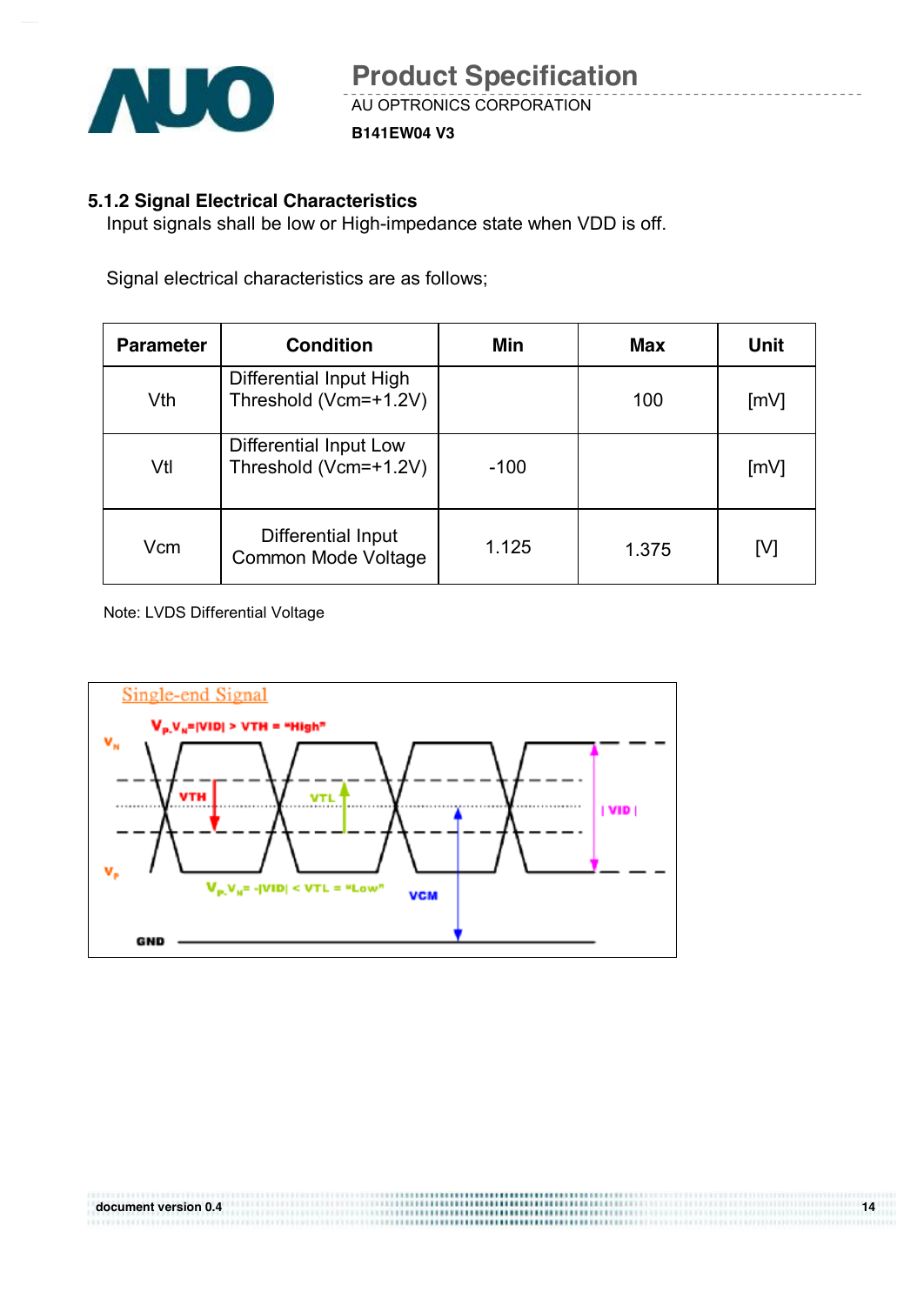

AU OPTRONICS CORPORATION **Product Specification** 

**B141EW04 V3**

### **5.2 Backlight Unit**

Parameter guideline for CCFL Inverter

| <b>Parameter</b>                           | Min | <b>Typ</b> | <b>Max</b> | <b>Units</b>           | <b>Condition</b>                         |
|--------------------------------------------|-----|------------|------------|------------------------|------------------------------------------|
| <b>White Luminance</b><br>5 points average | 170 | 200        |            | $\lceil cd/m^2 \rceil$ | $(Ta=25^{\circ}$ C)                      |
| CCFL current(ICCFL)                        | 3.0 | 6.0        | 6.5        | $[mA]$ rms             | (Ta=25 $\degree$ C)<br>Note 2            |
| <b>CCFL Frequency(FCCFL)</b>               | 50  | 55         | 60         | [KHz]                  | $(Ta=25^{\circ}$ C)<br>Note $3,4$        |
| <b>CCFL Ignition Voltage(Vs)</b>           |     |            | 1560       | [Volt] rms             | $(Ta=0^{\circ}\text{C})$<br>Note 5       |
| CCFL Ignition Voltage(Vs)                  |     |            | 1370       | [Volt] rms             | $(Ta=25^{\circ}$ C)<br>Note 5            |
| CCFL discharge time (sec)                  | 1   |            |            |                        | $(Ta=25^{\circ}C)$<br>Note 4             |
| <b>CCFL Voltage (Reference)</b><br>(VCCFL) | 612 | 680        | 748        | [Volt] rms             | (Ta=25 $\degree$ C)<br>Note <sub>6</sub> |
| <b>CCFL Power consumption</b><br>(PCCFL)   |     | 4.2        |            | [Watt]                 | (Ta=25℃)<br>Note <sub>6</sub>            |

Note 1: Typ are AUO recommended Design Points.

\*1 All of characteristics listed are measured under the condition using the AUO Test inverter.

\*2 In case of using an inverter other than listed, it is recommended to check the inverter carefully.

Sometimes, interfering noise stripes appear on the screen, and substandard luminance or flicker at low power may happen.

\*3 In designing an inverter, it is suggested to check safety circuit very carefully. Impedance of CCFL, for instance, becomes more than 1 [M ohm] when CFL is damaged.

\*4 Generally, CCFL has some amount of delay time after applying kick-off voltage. It is recommended to keep on applying kick-off voltage for 1 [Sec] until discharge.

\*5 CCFL discharge frequency must be carefully chosen so as not to produce interfering noise stripes on the screen.

\*6 Reducing CCFL current increases CCFL discharge voltage and generally increases CCFL discharge frequency. So all the parameters of an inverter should be carefully designed so as not to produce too much leakage current from high-voltage output of the inverter.

Note 2: It should be employed the inverter which has "Duty Dimming", if ICCFL is less than 4mA.

| document version 0.4 | ********************************* | כ ו |
|----------------------|-----------------------------------|-----|
|                      | <b></b>                           |     |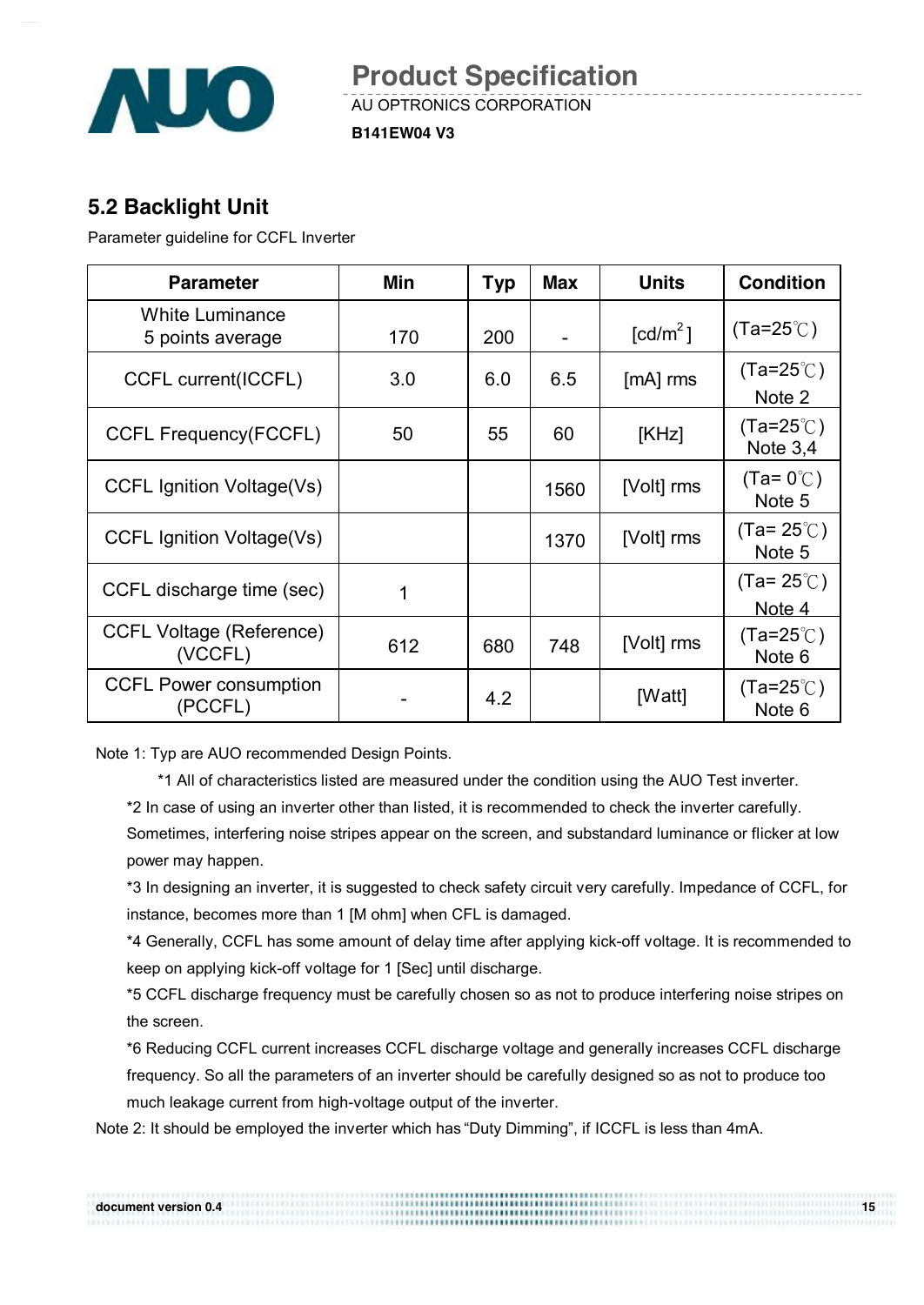

AU OPTRONICS CORPORATION

#### **B141EW04 V3**

Note 3: CCFL discharge frequency should be carefully determined to avoid interference between inverter and TFT LCD.

Note 4: The frequency range will not affect to lamp life and reliability characteristics.

Note 5: CCFL inverter should be able to give out a power that has a generating capacity of over 1,430

voltage. Lamp units need 1,400 voltage minimum for ignition.

Note 6: Calculator value for reference (ICCFL×VCCFL=PCCFL)

Note 7: Requirements for a system inverter design, which is intended to have a better display performance, a better power efficiency and a more reliable lamp, are following.

It shall help increase the lamp lifetime and reduce leakage current.

a. The asymmetry rate of the inverter waveform should be less than 10%.

b. The distortion rate of the waveform should bewithin  $\sqrt{2}$  ±10%.

\* Inverter output waveform had better be more similar to ideal sine wave.



\n- \* Asymmetry rate:
\n- $$
|I_p - I_{-p}| / I_{rms} \cdot 100\%
$$
\n- \* Distortion rate
\n- $I_p$  (or  $I_{-p}$ ) /  $I_{rms}$
\n

| document version 0.4 | 16 |
|----------------------|----|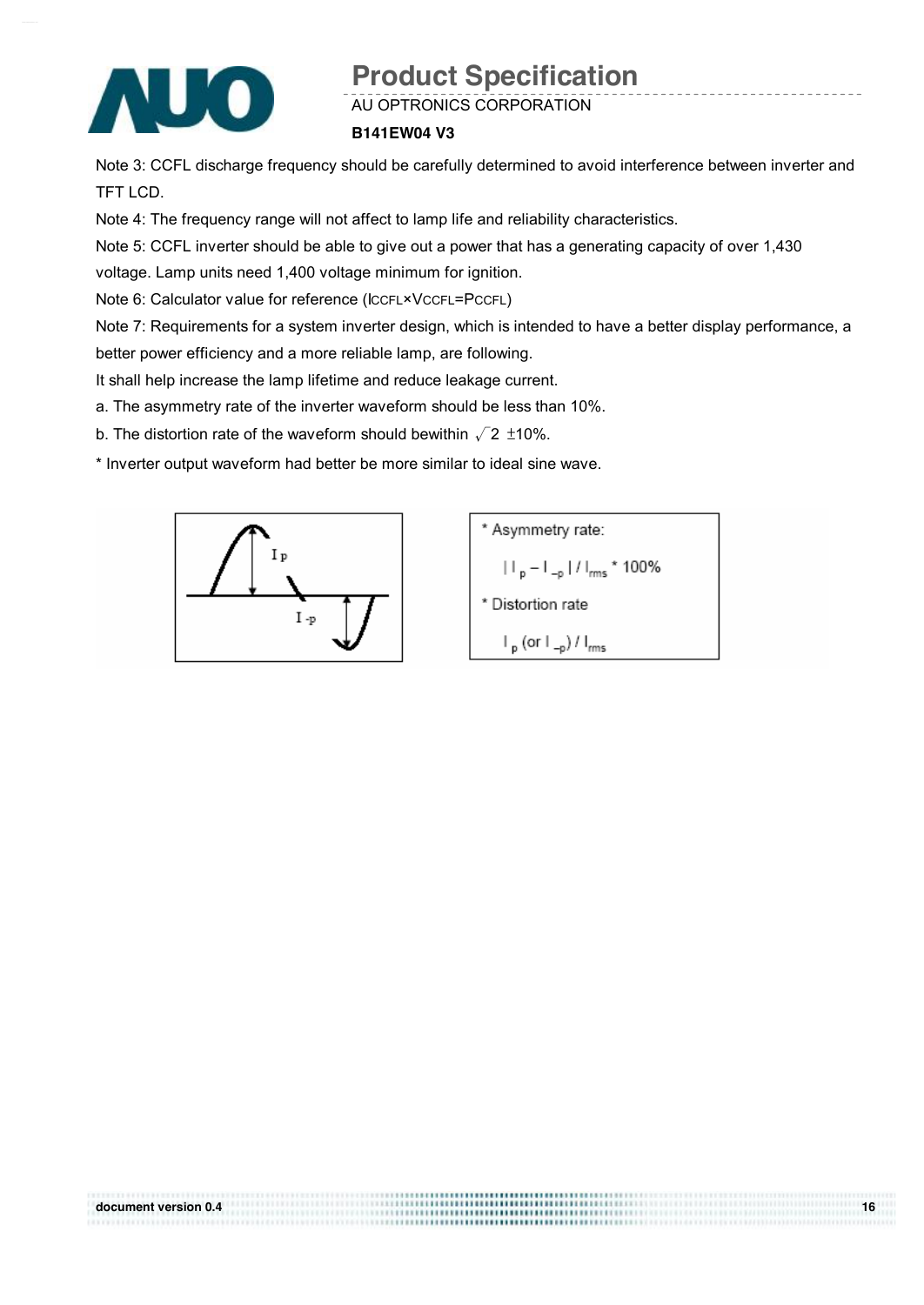

AU OPTRONICS CORPORATION **Product Specification** 

**B141EW04 V3**

## **6. Signal Characteristic**

## **6.1 Pixel Format Image**

Following figure shows the relationship of the input signals and LCD pixel format.

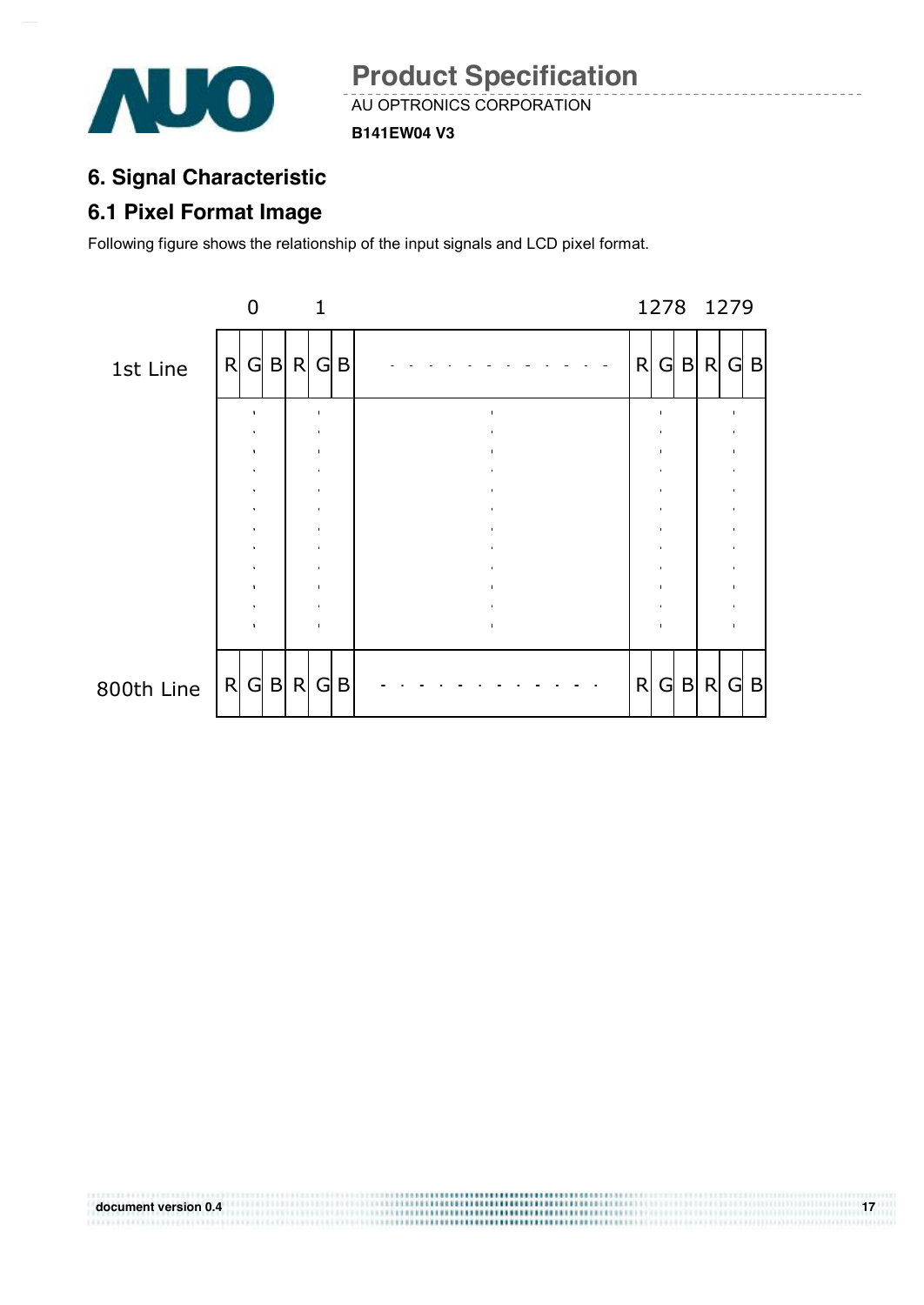

AU OPTRONICS CORPORATION

**B141EW04 V3**

### **6.2 The input data format**



| <b>Signal Name</b> | <b>Description</b>     |                                               |
|--------------------|------------------------|-----------------------------------------------|
| $+R5$              | Red Data 5 (MSB)       | Red-pixel Data                                |
| $+R4$              | Red Data 4             | Each red pixel's brightness data consists of  |
| $+R3$              | Red Data 3             | these 6 bits pixel data.                      |
| $+R2$              | Red Data 2             |                                               |
| $+R1$              | Red Data 1             |                                               |
| $+R0$              | Red Data 0 (LSB)       |                                               |
|                    | Red-pixel Data         |                                               |
| $+G5$              | Green Data 5 (MSB)     | Green-pixel Data                              |
| $+G4$              | Green Data 4           | Each green pixel's brightness data consists   |
| $+G3$              | Green Data 3           | of these 6 bits pixel data.                   |
| $+G2$              | Green Data 2           |                                               |
| $+G1$              | Green Data 1           |                                               |
| $+G0$              | Green Data 0 (LSB)     |                                               |
|                    | Green-pixel Data       |                                               |
| $+B5$              | Blue Data 5 (MSB)      | <b>Blue-pixel Data</b>                        |
| $+B4$              | Blue Data 4            | Each blue pixel's brightness data consists of |
| $+B3$              | <b>Blue Data 3</b>     | these 6 bits pixel data.                      |
| $+B2$              | <b>Blue Data 2</b>     |                                               |
| $+B1$              | <b>Blue Data 1</b>     |                                               |
| $+B0$              | Blue Data 0 (LSB)      |                                               |
|                    | <b>Blue-pixel Data</b> |                                               |
| <b>RxCLKIN</b>     | Data Clock             | The typical frequency is 68.94 MHZ The        |
|                    |                        | signal is used to strobe the pixel data and   |
|                    |                        | DE signals. All pixel data shall be valid at  |
|                    |                        | the falling edge when the DE signal is high.  |
| <b>DE</b>          | <b>Display Timing</b>  | This signal is strobed at the falling edge of |
|                    |                        | RxCLKIN. When the signal is high, the pixel   |
|                    |                        | data shall be valid to be displayed.          |
| <b>VS</b>          | <b>Vertical Sync</b>   | The signal is synchronized to RxCLKIN.        |
| <b>HS</b>          | <b>Horizontal Sync</b> | The signal is synchronized to RxCLKIN.        |

Note: Output signals from any system shall be low or High-impedance state when VDD is off.

**document version 0.4 18 18**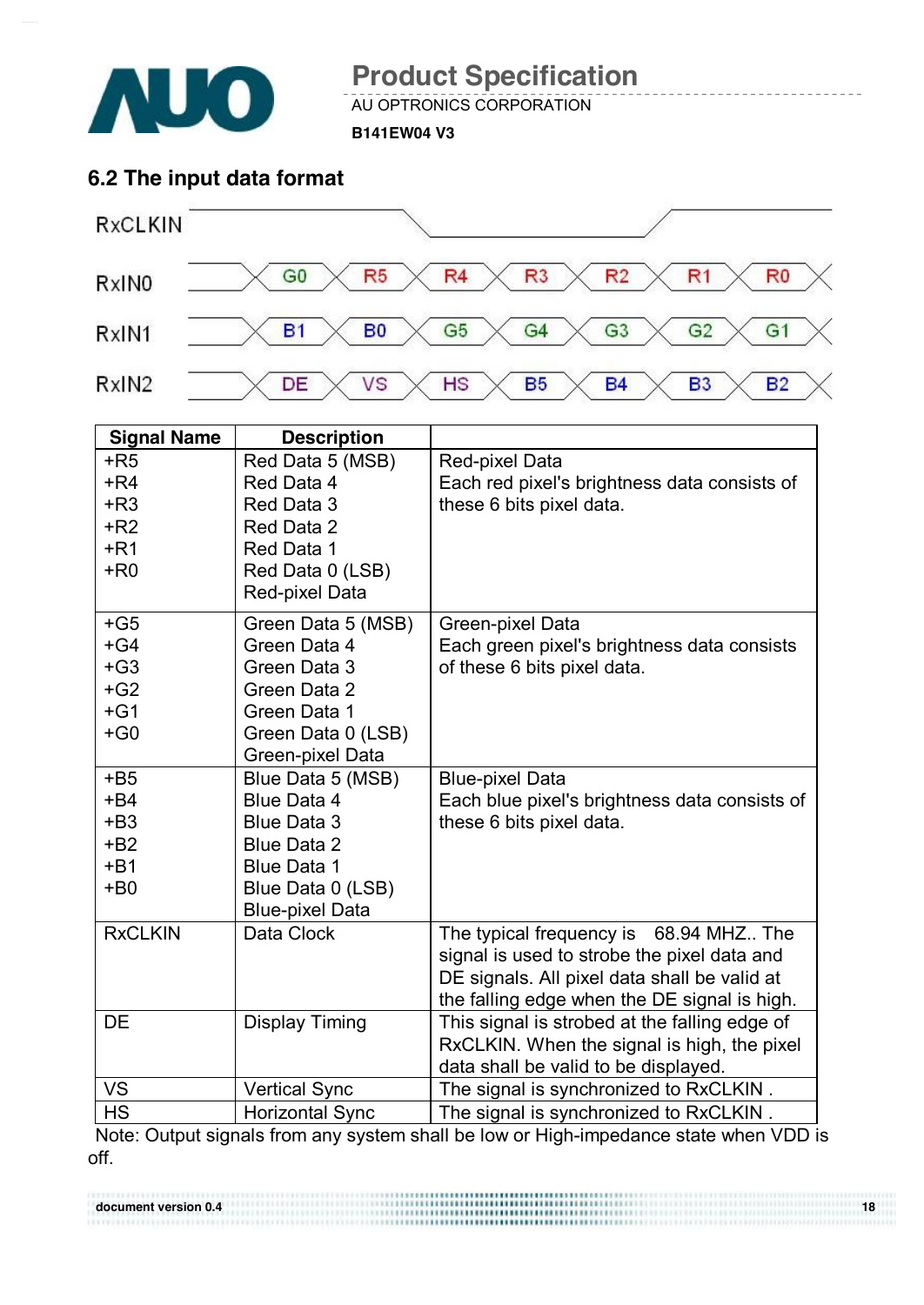

AU OPTRONICS CORPORATION

#### **B141EW04 V3**

## **6.3 Signal Description/Pin Assignment**

LVDS is a differential signal technology for LCD interface and high speed data transfer device.

| Pin#           | <b>Signal Name</b> | Pin#           | <b>Signal Name</b>  |
|----------------|--------------------|----------------|---------------------|
| 1              | <b>GND</b>         | $\overline{2}$ | <b>VDD</b>          |
| 3              | <b>VDD</b>         | 4              | $V_{EDID}$          |
| 5              | Aging              | 6              | CLK <sub>EDID</sub> |
| $\overline{7}$ | <b>DATAEDID</b>    | 8              | RxIN0-              |
| 9              | RxIN0+             | 10             | <b>GND</b>          |
| 11             | RxIN1-             | 12             | RxIN1+              |
| 13             | <b>GND</b>         | 14             | RxIN2-              |
| 15             | RxIN2+             | 16             | <b>GND</b>          |
| 17             | RxCLKIN-           | 18             | RxCLKIN+            |
| 19             | <b>GND</b>         | 20             | <b>NC</b>           |
| 21             | <b>NC</b>          | 22             | <b>GND</b>          |
| 23             | <b>NC</b>          | 24             | <b>NC</b>           |
| 25             | <b>GND</b>         | 26             | <b>NC</b>           |
| 27             | <b>NC</b>          | 28             | <b>GND</b>          |
| 29             | <b>NC</b>          | 30             | <b>NC</b>           |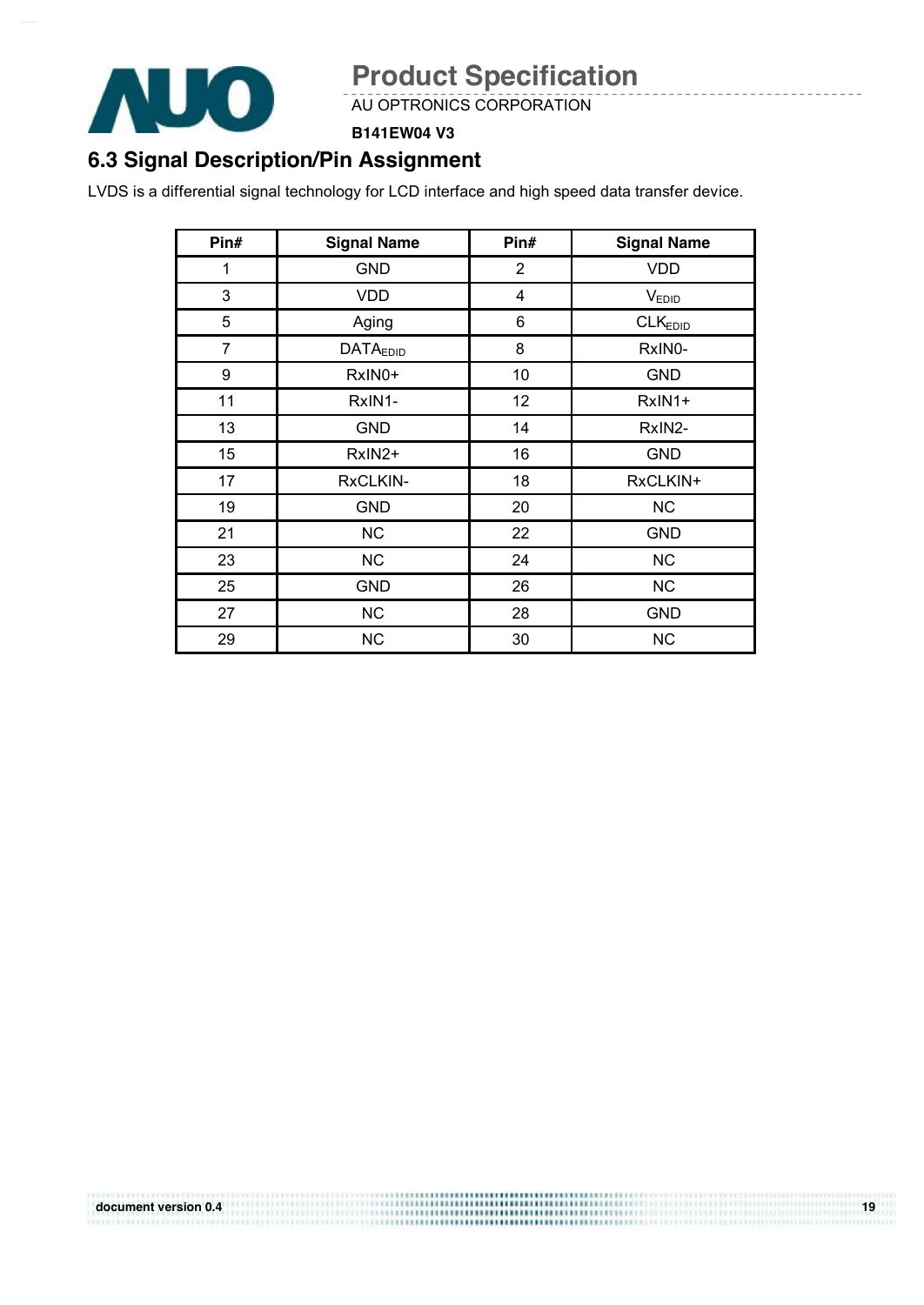

AU OPTRONICS CORPORATION

**B141EW04 V3**

Note1: Start from right side



Note2: Input signals shall be low or High-impedance state when VDD is off.

internal circuit of LVDS inputs are as following.

The module uses a 100ohm resistor between positive and negative data lines of each receiver input

**document version 0.4 20** 

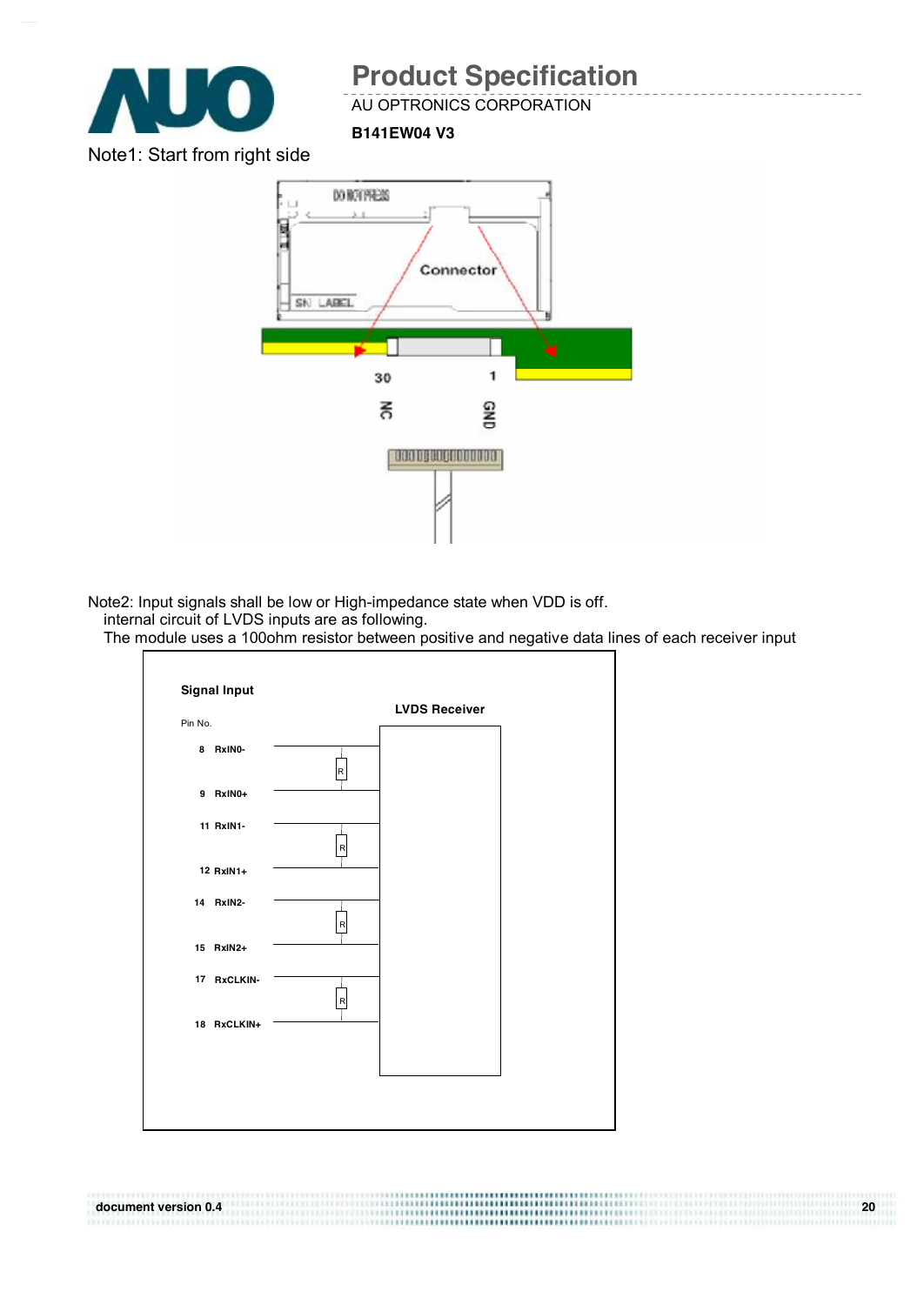

AU OPTRONICS CORPORATION

#### **B141EW04 V3**

### **6.4.1 Timing Characteristics**

Basically, interface timings should match the 1280x800 /60Hz manufacturing guide line timing.

| <b>Parameter</b>  |                 | Symbol                     | Min. | Typ.  | Max.                     | <b>Unit</b>      |
|-------------------|-----------------|----------------------------|------|-------|--------------------------|------------------|
| <b>Frame Rate</b> |                 |                            |      | 60    | $\overline{\phantom{0}}$ | Hz               |
|                   | Clock frequency | 1/ $T_{\text{Clock}}$      |      | 68.94 |                          | <b>MHz</b>       |
|                   | Period          | $T_{V}$                    | 803  | 816   | 1023                     |                  |
| Vertical          | Active          | $T_{VD}$                   | 800  | 800   | 800                      | $T_{Line}$       |
| Section           | Blanking        | $T_{VB}$                   | 3    | 16    | 223                      |                  |
|                   | Period          | Tн                         | 1303 | 1408  | 2047                     |                  |
| Horizontal        | Active          | $\mathsf{T}_{\mathsf{HD}}$ | 1280 | 1280  | 1280                     | $T_{\sf{Clock}}$ |
| Section           | Blanking        | $\mathsf{T}_\mathsf{HB}$   | 23   | 128   | 767                      |                  |

Note : DE mode only

#### **6.4.2 Timing diagram**

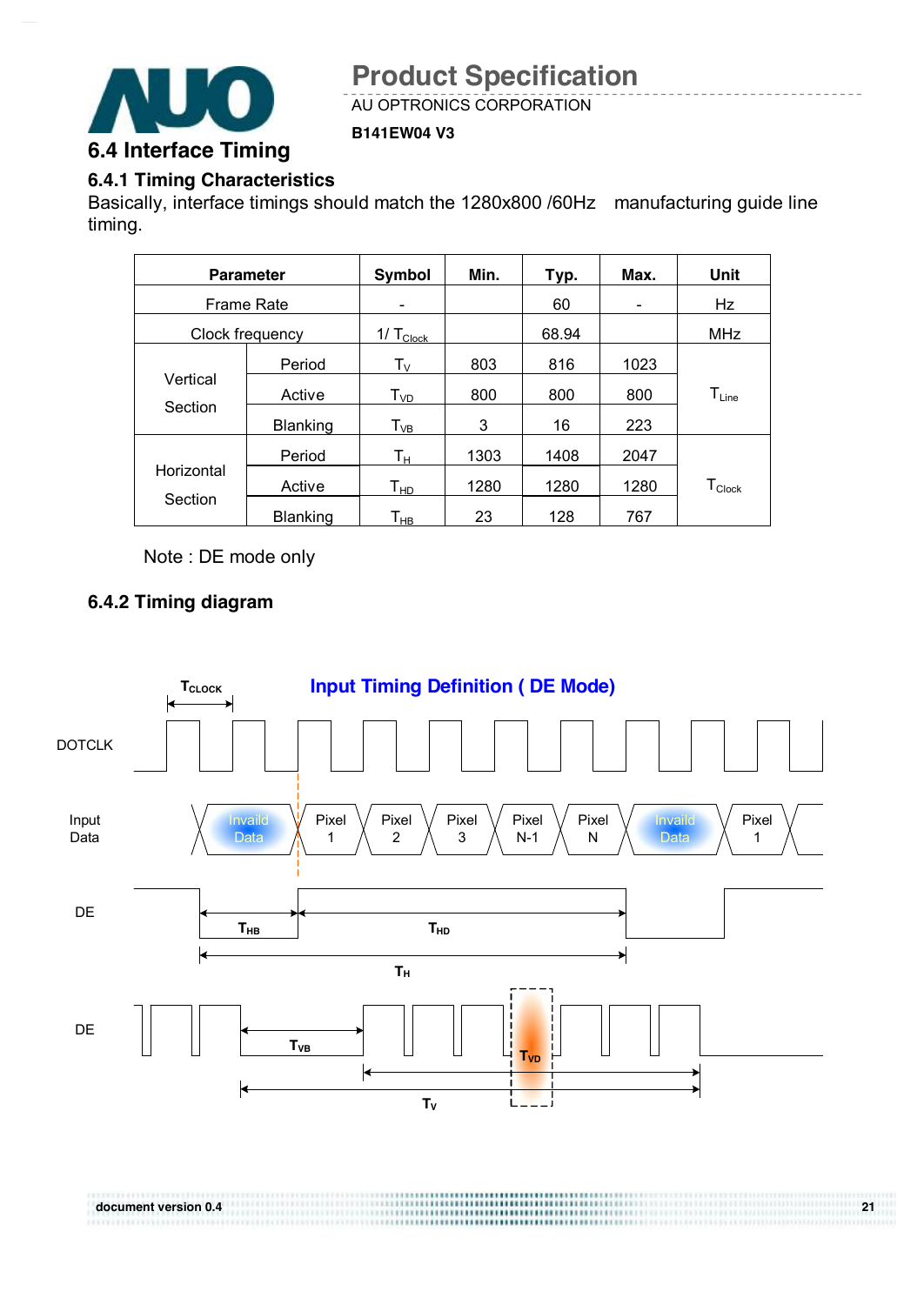

AU OPTRONICS CORPORATION

#### **B141EW04 V3**

#### **6.5 Power ON/OFF Sequence**

VDD power and lamp on/off sequence is as follows. Interface signals are also shown in the chart. Signals from any system shall be Hi-Z state or low level when VDD is off.



#### **Power Sequence Timing**

| <b>Parameter</b> | Min. | <b>Units</b> |      |
|------------------|------|--------------|------|
| T <sub>1</sub>   | 0.5  | 10           | (ms) |
| T <sub>2</sub>   | 0    | 50           | (ms) |
| T <sub>3</sub>   | 0    | 50           | (ms) |
| T <sub>4</sub>   | 400  |              | (ms) |
| T <sub>5</sub>   | 200  |              | (ms) |
| T <sub>6</sub>   | 200  |              | (ms) |
| T7               | Ω    | 10           | (ms) |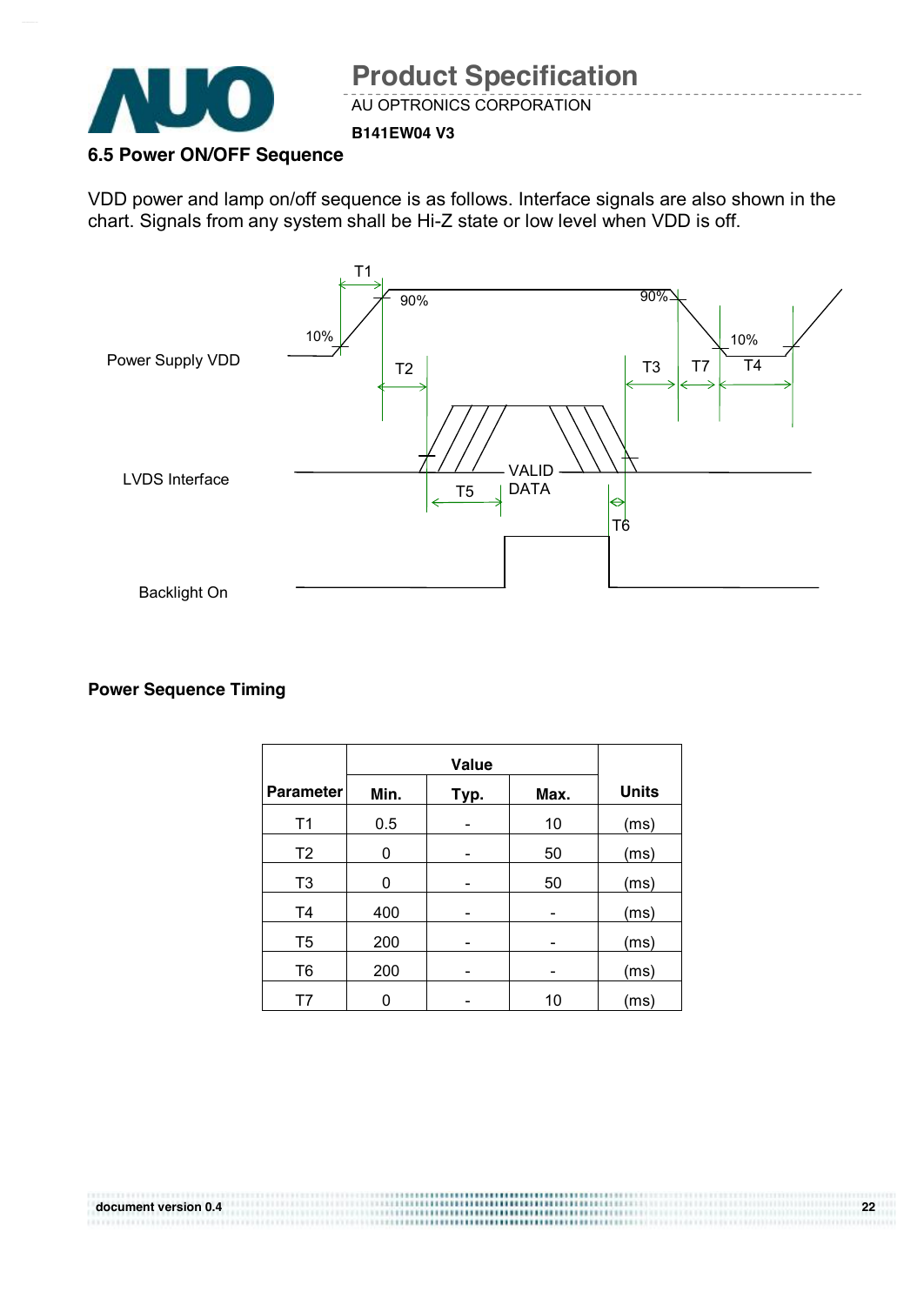

**B141EW04 V3**

## **7. Connector Description**

Physical interface is described as for the connector on module.

These connectors are capable of accommodating the following signals and will be following components.

## **7.1 TFT LCD Module**

| <b>Connector Name / Designation</b> | <b>For Signal Connector</b>      |
|-------------------------------------|----------------------------------|
| Manufacturer                        | JAE/Starconn                     |
| Type / Part Number                  | FI-XB30SL-HF10/093M30-00B0RA-G4  |
| <b>Mating Housing/Part Number</b>   | F1-X30H / equivalent type        |
| <b>Mating Contact/Part Number</b>   | F1-XC3-1-15000 / equivalent type |

### **7.2 Backlight Unit**

Physical interface is described as for the connector on module.

These connectors are capable of accommodating the following signals and will be following components.

| <b>Connector Name / Designation</b> | <b>For Lamp Connector</b> |
|-------------------------------------|---------------------------|
| Manufacturer                        | <b>JST</b>                |
| Type / Part Number                  | <b>BHSR-02VS-1</b>        |
| Mating Type / Part Number           | SM02B-BHSS-1-TB           |

**document version 0.4 23** 

### **7.3 Signal for Lamp connector**

| Pin # | Cable color | <b>Signal Name</b> |  |  |
|-------|-------------|--------------------|--|--|
|       | Red         | Lamp High Voltage  |  |  |
|       | White       | Lamp Low Voltage   |  |  |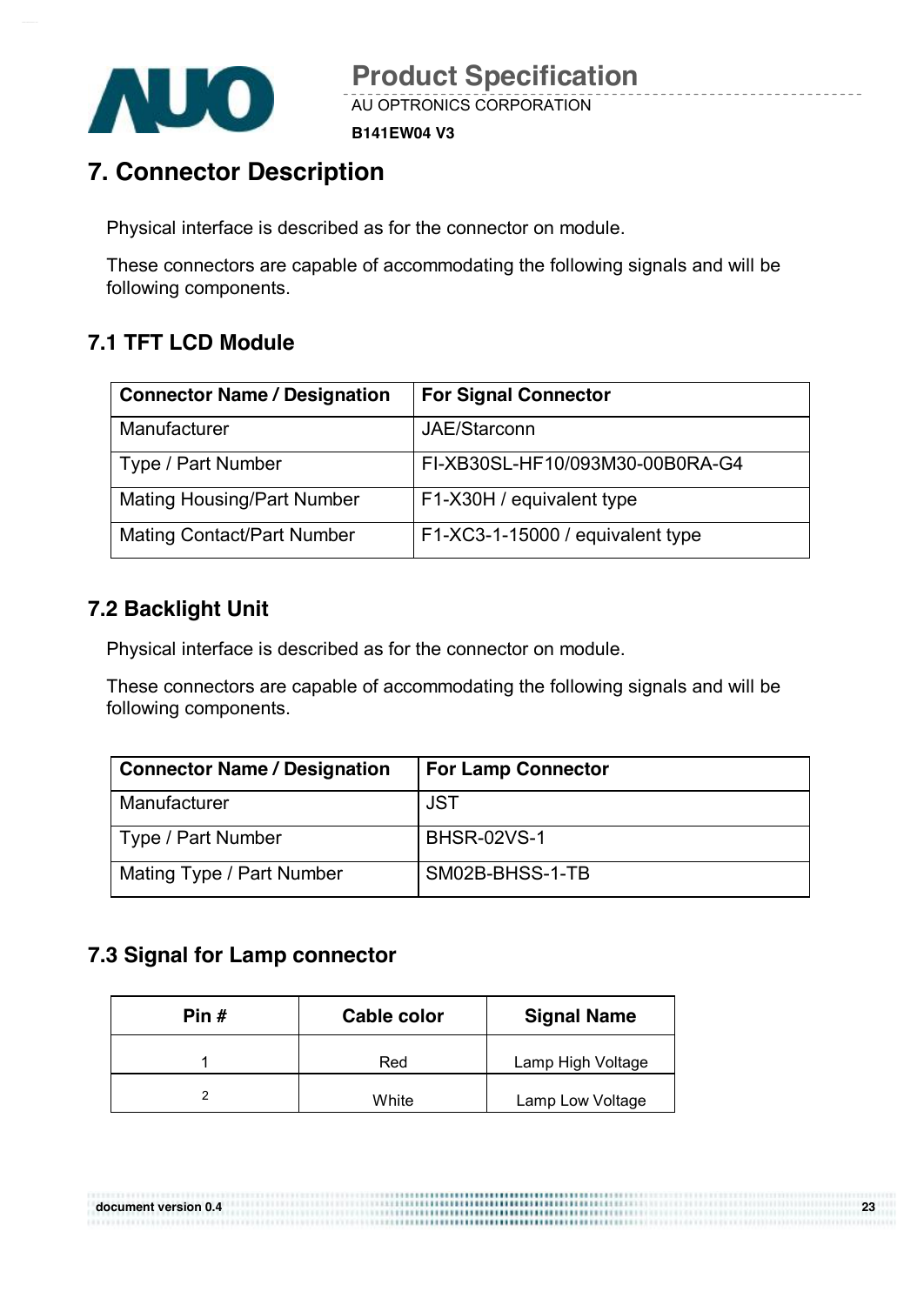

AU OPTRONICS CORPORATION **Product Specification** 

**B141EW04 V3**

## **8. Vibration and Shock Test**

## **8.1 Vibration Test**

#### **Test Spec:**

| Test method:  | Non-Operation                                                   |
|---------------|-----------------------------------------------------------------|
| Acceleration: | 1.5G, sine wave                                                 |
| Frequency:    | 10 - 500Hz Random                                               |
| Sweep:        | 0.5 octave/minute in each of three mutually perpendicular axes. |

### **8.2 Shock Test Spec:**

#### **Test Spec:**

| Test method:  | Non-Operation         |
|---------------|-----------------------|
| Acceleration: | 240 G, Half sine wave |
| Active time:  | $2 \text{ ms}$        |
| Pulse:        | Half sine wave        |

| document version 0.4 | ,,,,,,,,,,,,,,,,,,,,,,,,,,,,,,,,,, | 24 |
|----------------------|------------------------------------|----|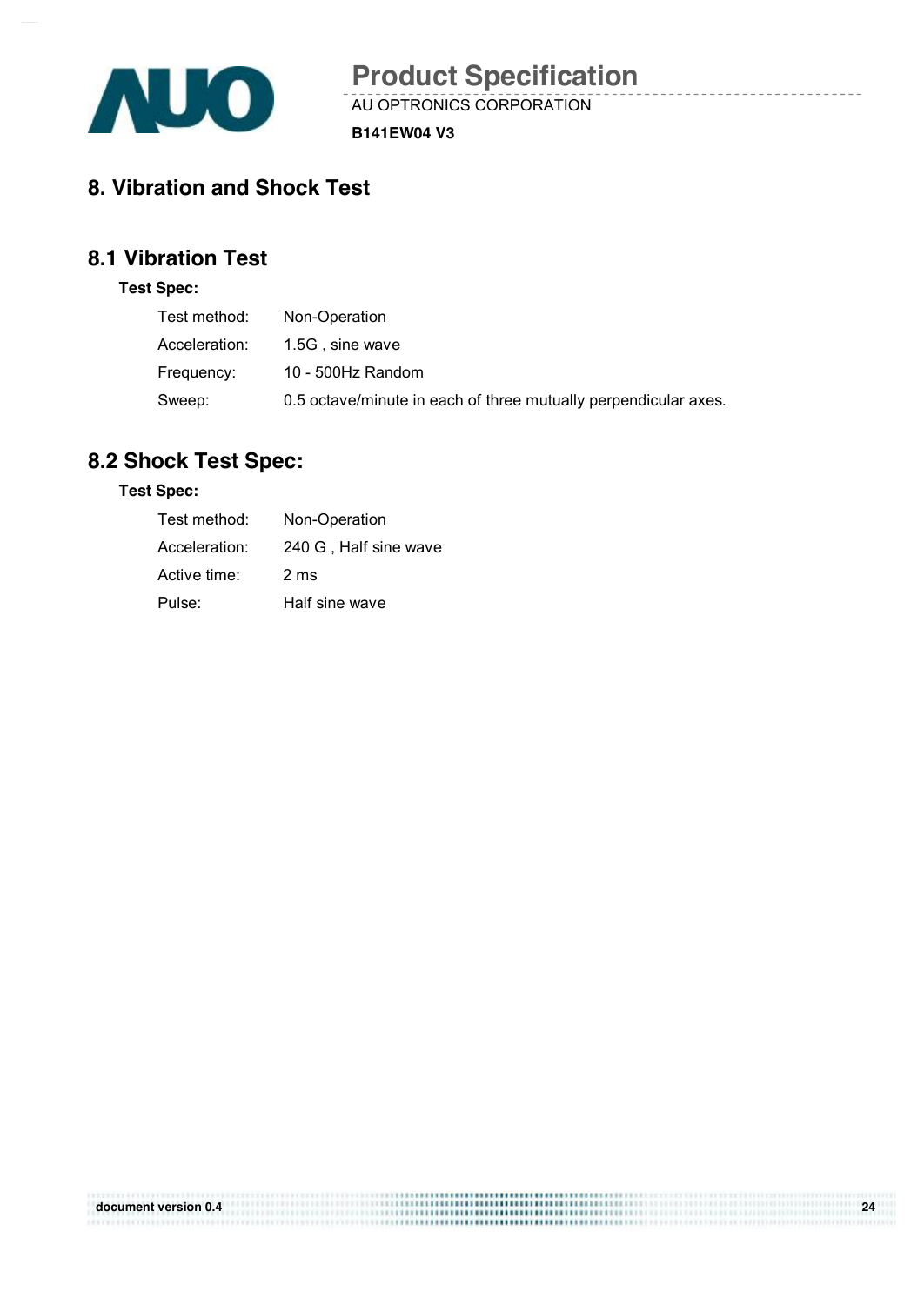

AU OPTRONICS CORPORATION **Product Specification** 

**B141EW04 V3**

### **9. Reliability**

| <b>Items</b>                                                                           | <b>Required Condition</b>                                          | <b>Note</b> |
|----------------------------------------------------------------------------------------|--------------------------------------------------------------------|-------------|
| Temperature<br><b>Humidity Bias</b>                                                    | 40℃/90%,300Hr                                                      |             |
| <b>High Temperature</b><br>Operation                                                   | 50℃/20%,300Hr                                                      |             |
| Low Temperature<br>Operation                                                           | $0^\circ$ C,300Hr                                                  |             |
| On/Off Test                                                                            | $25^{\circ}$ C, ON/10 sec. OFF/10sec., 30,000 cycles               |             |
| <b>Hot Storage</b>                                                                     | 60℃/20% RH,300 hours                                               |             |
| <b>Cold Storage</b>                                                                    | -20℃/50% RH ,300 hours                                             |             |
| <b>Thermal Shock Test</b><br>-20°C/30 min ,60°C/30 min 100cycles                       |                                                                    |             |
| <b>Hot Start Test</b>                                                                  | 50°C/1 Hr min. power on/off per 5 minutes, 5 times                 |             |
| <b>Cold Start Test</b>                                                                 | $0^{\circ}$ C/1 Hr min. power on/off per 5 minutes, 5 times        |             |
| <b>Shock Test</b><br>(Non-Operating)                                                   | 240G, 2ms, Half-sine wave                                          |             |
|                                                                                        | Sinusoidal vibration, 1.5G zero-to-peak, 10 to 500 Hz,             |             |
| <b>Vibration Test</b><br>(Non-Operating)                                               | 0.5 octave/minute in each of three mutually perpendicular<br>axes. |             |
| Contact: $\pm$ 8KV, operation, class B<br><b>ESD</b><br>Air: ±15KV, operation, class B |                                                                    | Note 1      |

Note1: According to EN61000-4-2 , ESD class B: Some performance degradation allowed. No data lost

- . Self-recoverable. No hardware failures.
- Note2: CCFL Life time: 12,000 hours minimum under normal module usage.
- Note3: MTBF (Excluding the CCFL): 30,000 hours with a confidence level 90%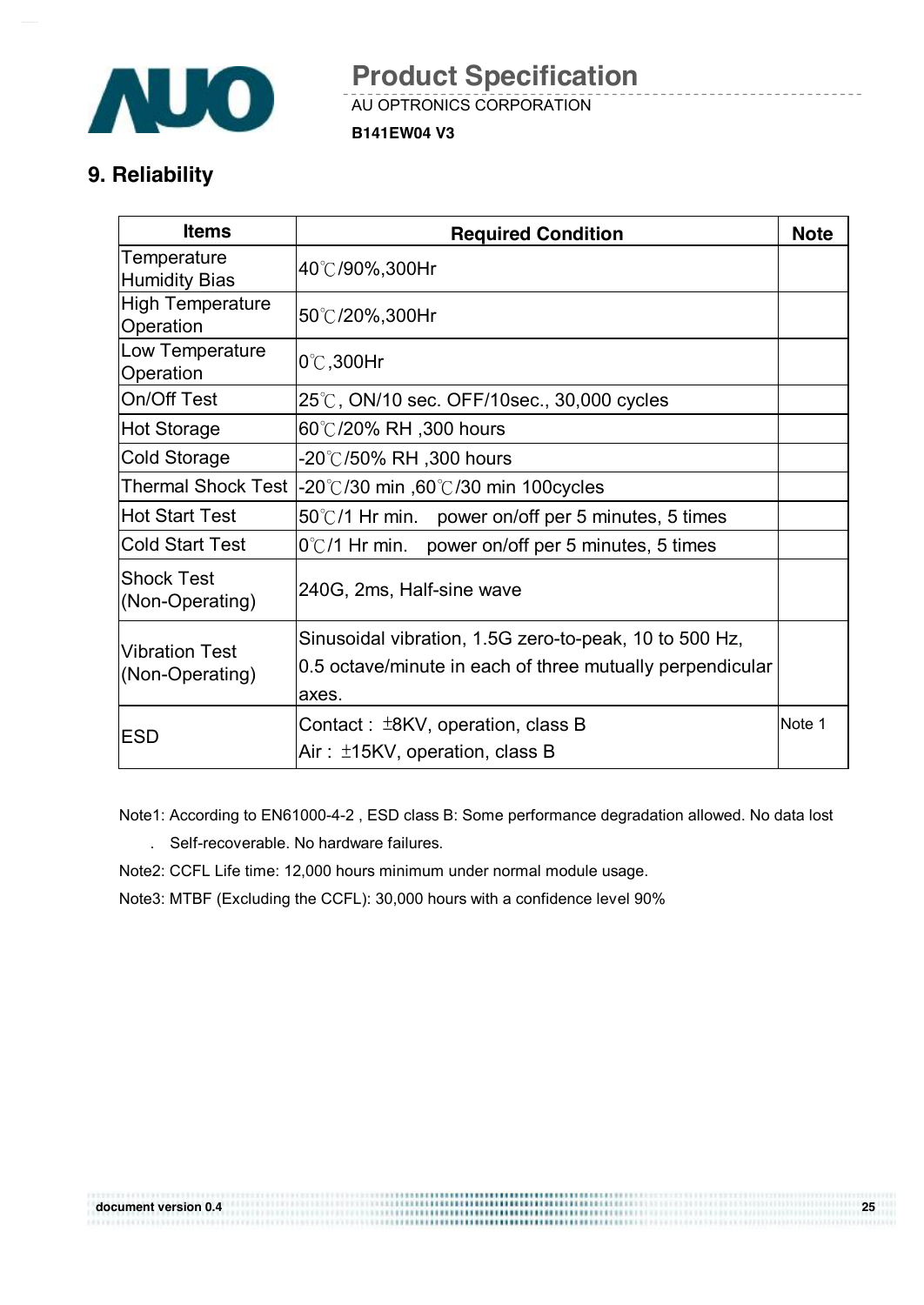

011011111

**Product Specification** 

AU OPTRONICS CORPORATION

**B141EW04 V3**

**10. Mechanical Characteristics** 

## **10.1 LCM Outline Dimension**



**document version 0.4 26**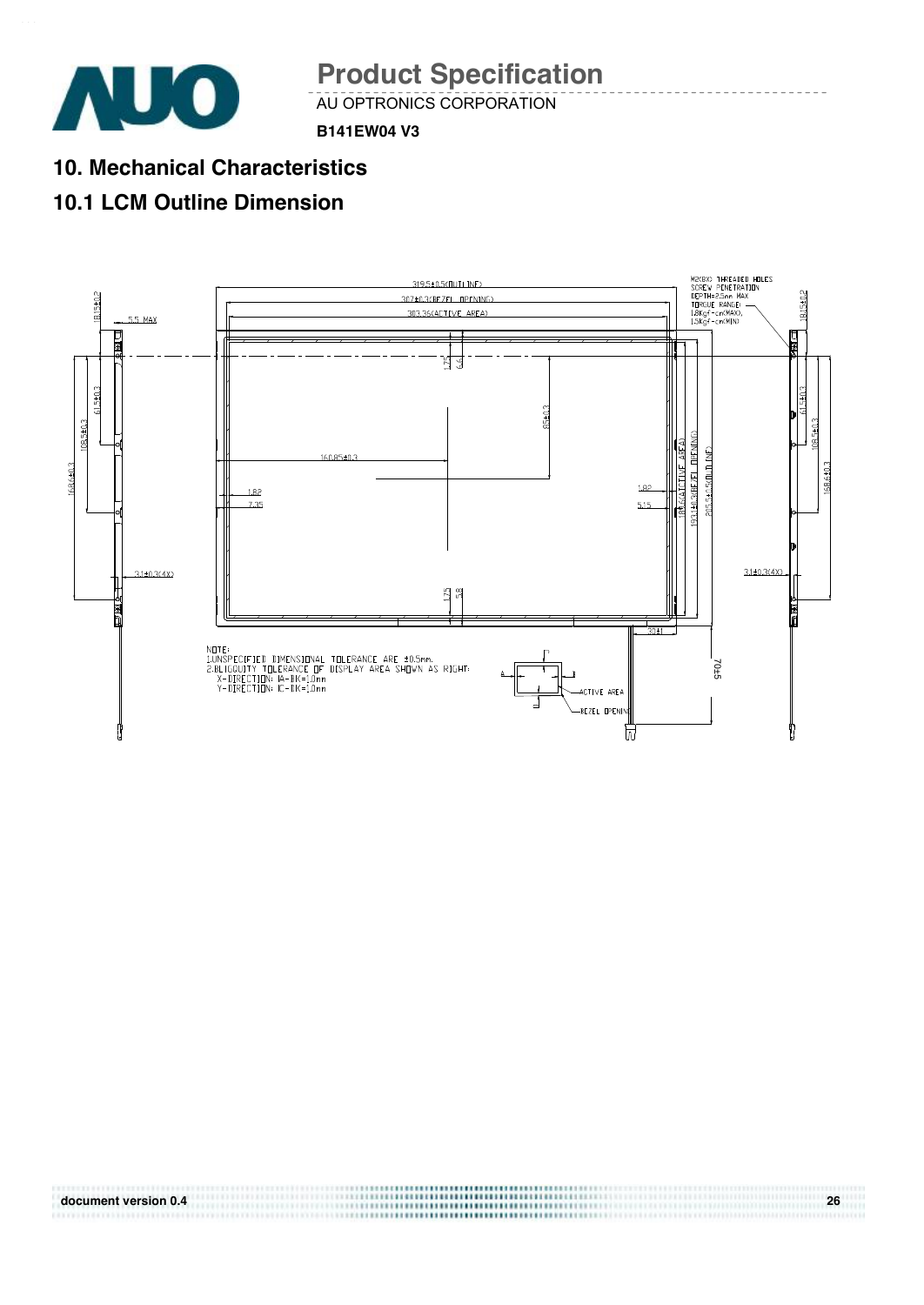![](_page_26_Picture_0.jpeg)

AU OPTRONICS CORPORATION

**B141EW04 V3**

![](_page_26_Figure_4.jpeg)

**document version 0.4 27 FELLIPSIA**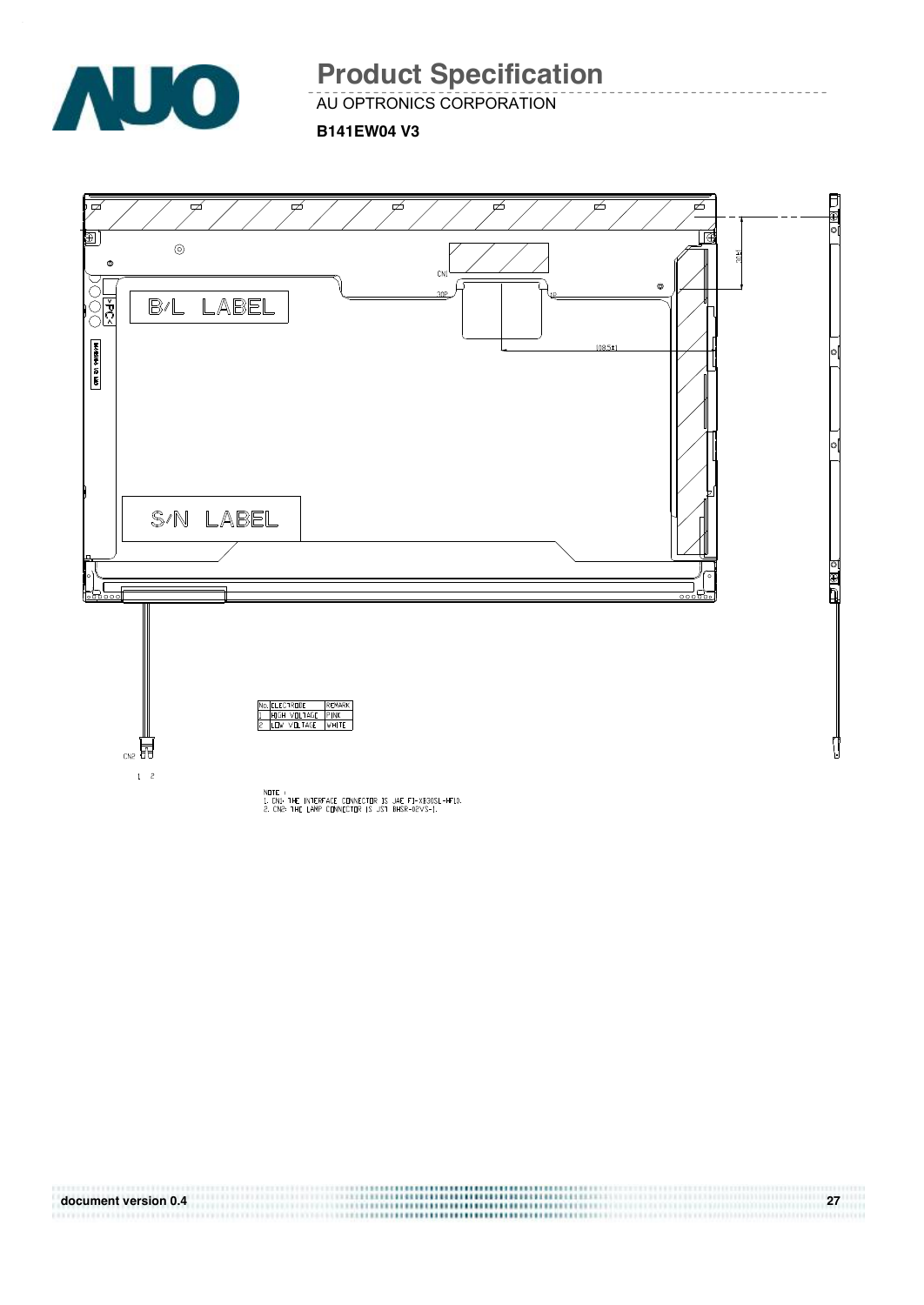![](_page_27_Picture_0.jpeg)

AU OPTRONICS CORPORATION

**B141EW04 V3**

### **10.2 Screw Hole Depth and Center Position**

Screw hole minimum depth, from side surface =2.5 mm (See drawing)

Screw hole center location, from front surface =  $3.1 \pm 0.1$ mm (See drawing)

Suggestions: Customers' Screw maximum length = 2.3 mm (See drawing) Screw Torque: Maximum2.5 kgf-cm

![](_page_27_Figure_8.jpeg)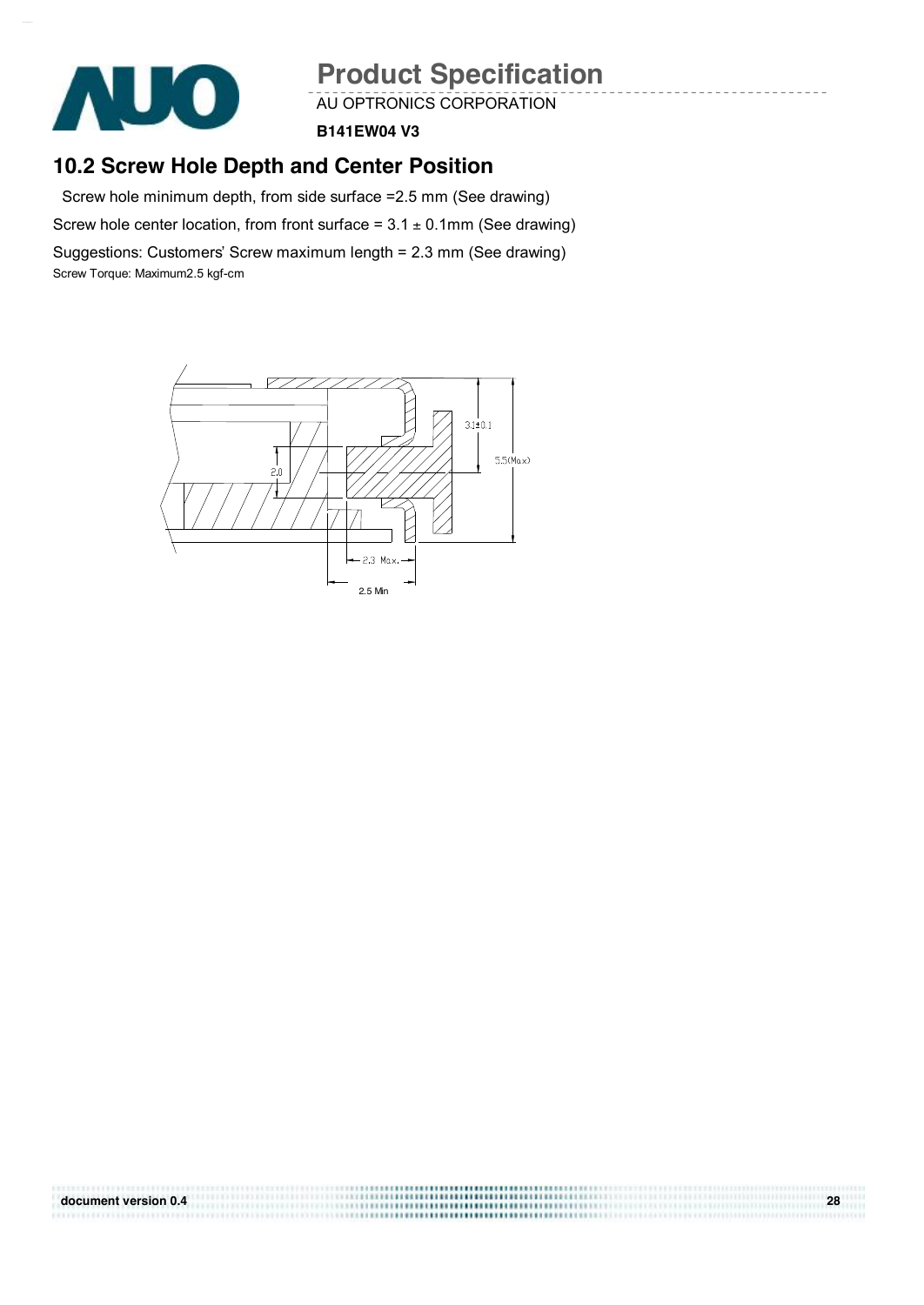![](_page_28_Picture_0.jpeg)

0000000000

**11. Shipping and Package** 

## **11.1 Shipping Label Format**

|                          | $-$ Size: 90 mm (length) x 35 mm (width)                                                      |                                                                             |                                   |       |
|--------------------------|-----------------------------------------------------------------------------------------------|-----------------------------------------------------------------------------|-----------------------------------|-------|
|                          | 90 mm                                                                                         |                                                                             |                                   |       |
| <b>XXXXXXXXXXXXXXXXX</b> | Manutactur<br>Model No:<br><b>All Optronics</b><br>MADE IN CHINA (S1)<br>H/W:<br><b>Empty</b> | B141EW04 V3<br><b>LEXICE</b><br>E204356<br>F/W:1<br>3A<br>Control number or | Р¥<br>RoHS                        | 35 mm |
|                          |                                                                                               |                                                                             |                                   |       |
|                          |                                                                                               |                                                                             | <b>Control number</b><br>or Empty |       |
| H/W<br>3A                | <b>Source IC</b><br>Raydium                                                                   | <b>Gate IC</b><br><b>NT</b>                                                 |                                   |       |

**document version 0.4** *cm . 29 <b>a cm . 29 a <i>cm . 29 <b>a cm . 29 <b>a <i>cm . 29 <b>a cm . 29 <b>a <i>cm . 29 <b>a cm . 29 <b>a cm . 29 <b>a <i>cm . 29 <b>a cm . 29 <b>a <i>cm . 29 <b>a cm . 20 <b>a*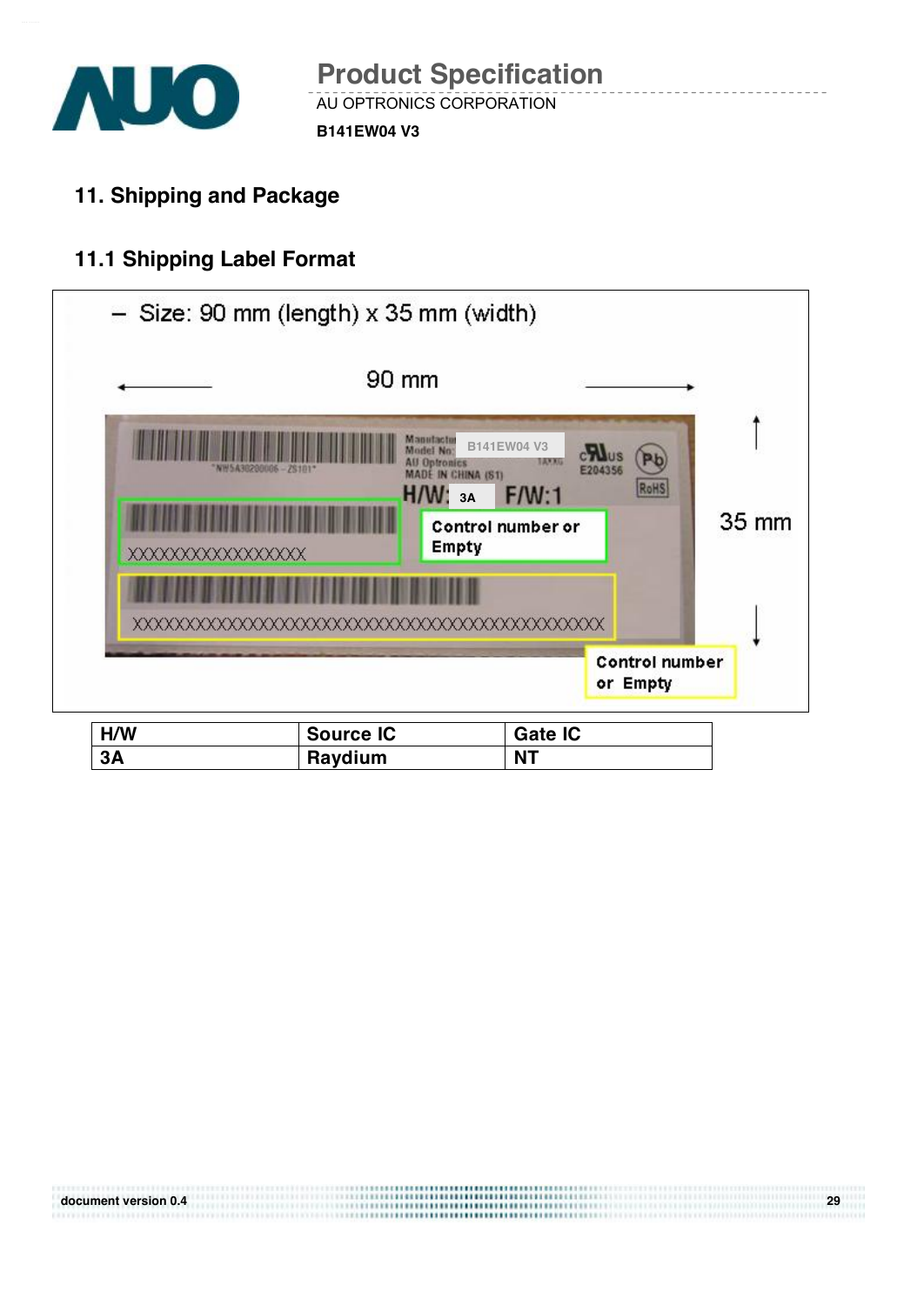![](_page_29_Picture_0.jpeg)

## **11.2. Carton package**

Carton Label: 80mm \* 40mm

![](_page_29_Picture_4.jpeg)

The outside dimension of carton is 454(L)mm\* 388(W)mm\* 352(H)mm, carton and cushion weight are 2920g.

![](_page_29_Figure_6.jpeg)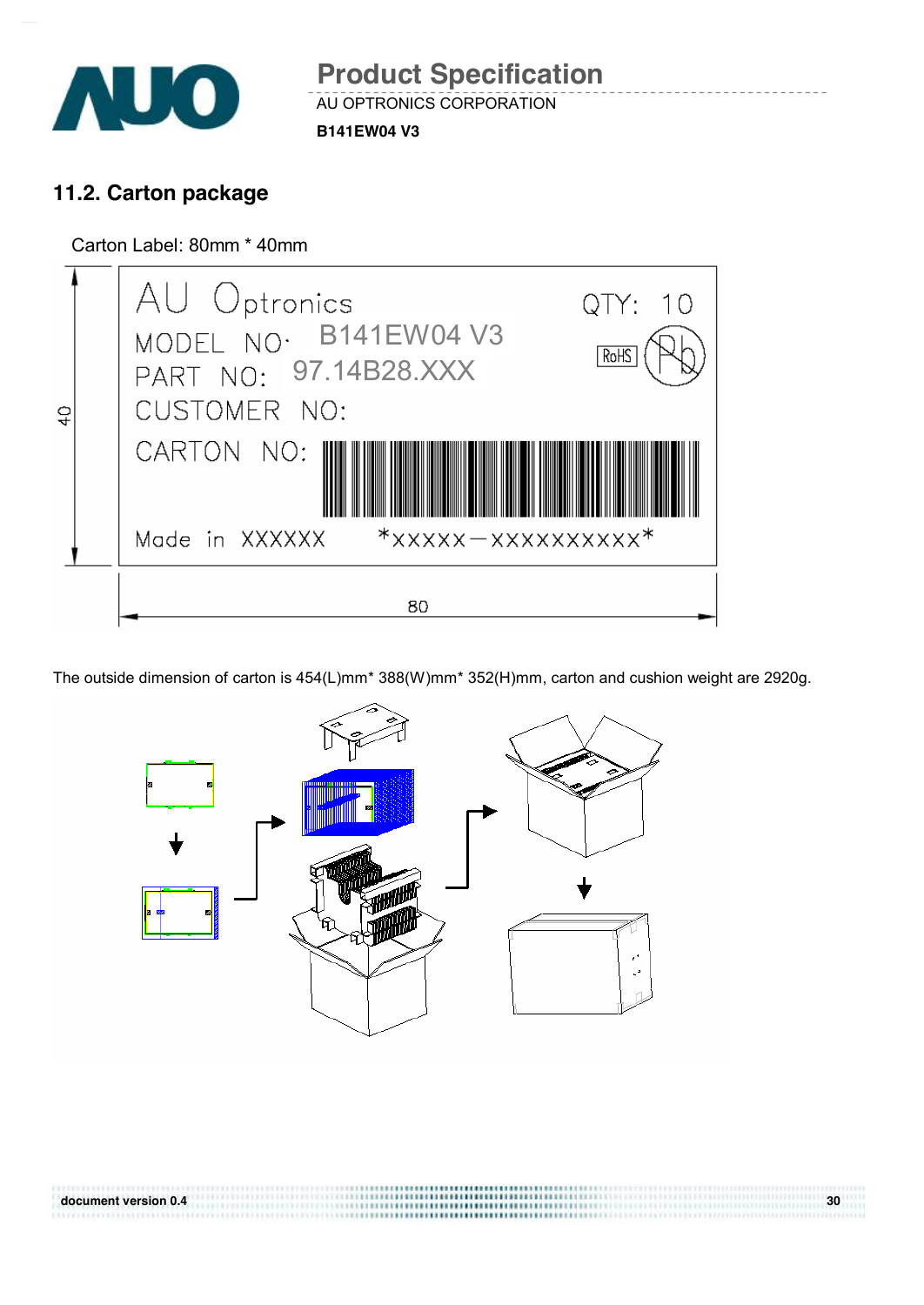![](_page_30_Picture_0.jpeg)

AU OPTRONICS CORPORATION

**B141EW04 V3**

## **11.3 Shipping package of palletizing**

By air : 6 \*4 layers, one pallet put 24 boxes, total 480 pcs module. By sea : 6 \*5 layers, one pallet put 30 boxes, total 600 pcs module.

![](_page_30_Figure_6.jpeg)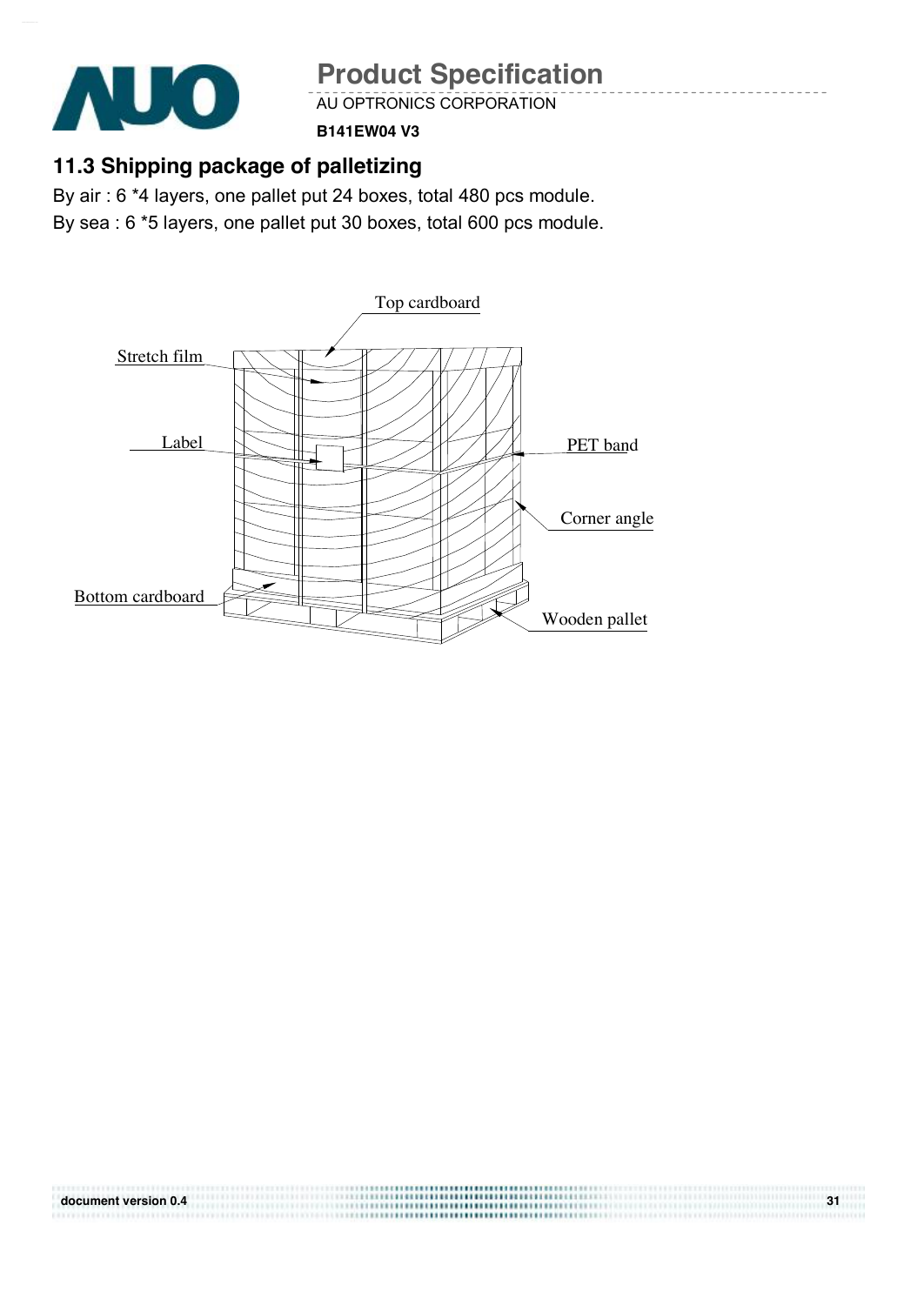![](_page_31_Picture_0.jpeg)

AU OPTRONICS CORPORATION

#### **B141EW04 V3**

## **12. Appendix: EDID description**

| <b>Address</b>                                       | <b>FUNCTION</b>                                          | <b>Value</b>   | <b>Value</b> | <b>Value</b>     |
|------------------------------------------------------|----------------------------------------------------------|----------------|--------------|------------------|
| <b>HEX</b>                                           |                                                          | <b>HEX</b>     | <b>BIN</b>   | <b>DEC</b>       |
| 00                                                   | Header                                                   | 00             | 00000000     | $\mathbf 0$      |
| 01                                                   |                                                          | FF             | 11111111     | 255              |
| 02                                                   |                                                          | <b>FF</b>      | 11111111     | 255              |
| 03                                                   |                                                          | FF             | 11111111     | 255              |
| 04                                                   |                                                          | FF             | 11111111     | 255              |
| 05                                                   |                                                          | FF             | 11111111     | 255              |
| 06                                                   |                                                          | FF             | 11111111     | 255              |
| 07                                                   |                                                          | 00             | 00000000     | $\boldsymbol{0}$ |
| 08                                                   | EISA Manuf. Code LSB                                     | 06             | 00000110     | $6\phantom{1}$   |
| 09                                                   | <b>Compressed ASCII</b>                                  | <b>AF</b>      | 10101111     | 175              |
| 0A                                                   | Product Code=44                                          | 44             | 01000100     | 68               |
| 0B                                                   | hex, LSB first=43                                        | 43             | 01000011     | 67               |
| OC                                                   | 32-bit ser #                                             | 00             | 00000000     | $\mathbf 0$      |
| 0D                                                   |                                                          | 00             | 00000000     | $\overline{0}$   |
| 0E                                                   |                                                          | 00             | 00000000     | $\mathbf 0$      |
| 0F                                                   |                                                          | 00             | 00000000     | $\mathbf 0$      |
| 10                                                   | Week of manufacture                                      | 01             | 00000001     | 1                |
| 11                                                   | Year of manufacture                                      | 10             | 00010000     | 16               |
| 12                                                   | EDID Structure Ver#=1                                    | 01             | 00000001     | 1                |
| 13                                                   | EDID revision #=3                                        | 03             | 00000011     | $\mathfrak{S}$   |
| 14                                                   | Video input def.<br>(digital I/P, non-TMDS, CRGB)        | 80             | 10000000     | 128              |
| 15                                                   | Max H image size (rounded to cm)                         | 1E             | 00011110     | 30               |
| 16                                                   | Max V image size (rounded to cm)                         | 13             | 00010011     | 19               |
| 17                                                   | Display Gamma=2.2                                        | 78             | 01111000     | 120              |
| 18                                                   | (no DPMS, Active OFF, RGB, tmg Blk#1)<br>Feature support | 0A             | 00001010     | 10               |
| 19                                                   | Red/green low bits (Lower 2:2:2:2 bits)                  | 7F             | 01111111     | 127              |
| 1A                                                   | Blue/white low bits (Lower 2:2:2:2 bits)                 | E <sub>5</sub> | 11100101     | 229              |
| 1B                                                   | Red x=0.575                                              | 93             | 10010011     | 147              |
| 1C                                                   | Red y=0.335                                              | 55             | 01010101     | 85               |
| 1D                                                   | Green x=0.315                                            | 50             | 01010000     | 80               |
| 1E                                                   | Green $y=0.55$                                           | 8C             | 10001100     | 140              |
| 1F                                                   | Blue x=0.155                                             | 27             | 00100111     | 39               |
| 20                                                   | Blue y=0.135                                             | 22             | 00100010     | 34               |
| 21                                                   | White x=0.313                                            | 50             | 01010000     | 80               |
| 22                                                   | White $y=0.329$                                          | 54             | 01010100     | 84               |
| 23                                                   |                                                          | 00             | 00000000     | $\boldsymbol{0}$ |
| 24                                                   |                                                          | 00             | 00000000     | $\mathbf 0$      |
| 25                                                   |                                                          | 00             | 00000000     | 0                |
| 26                                                   |                                                          | 01             | 00000001     | 1                |
| 27                                                   |                                                          | 01             | 00000001     | 1                |
| document version 0.4<br>3787878783333888888888888888 |                                                          |                |              | 32               |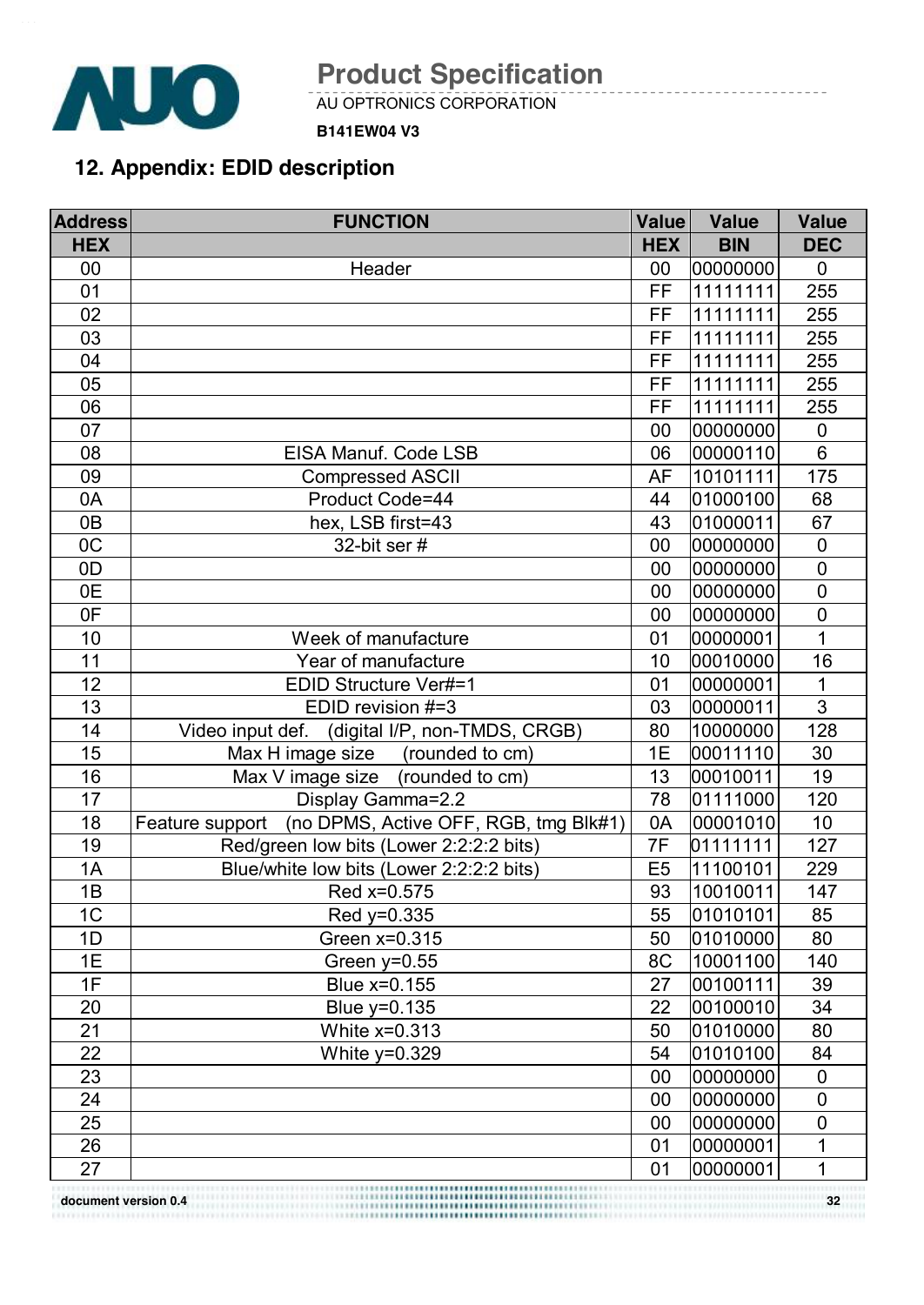![](_page_32_Picture_0.jpeg)

AU OPTRONICS CORPORATION

**B141EW04 V3**

| 28 |                                                        | 01        | 00000001 | 1              |
|----|--------------------------------------------------------|-----------|----------|----------------|
| 29 |                                                        | 01        | 00000001 | 1              |
| 2A |                                                        | 01        | 00000001 | 1              |
| 2B |                                                        | 01        | 00000001 | 1              |
| 2C |                                                        | 01        | 00000001 | 1              |
| 2D |                                                        | 01        | 00000001 | 1              |
| 2E |                                                        | 01        | 00000001 | 1              |
| 2F |                                                        | 01        | 00000001 | 1              |
| 30 |                                                        | 01        | 00000001 | 1              |
| 31 |                                                        | 01        | 00000001 | 1              |
| 32 |                                                        | 01        | 00000001 | 1              |
| 33 |                                                        | 01        | 00000001 | 1              |
| 34 |                                                        | 01        | 00000001 | 1              |
| 35 |                                                        | 01        | 00000001 | 1              |
| 36 | Pixel Clock/10000<br><b>LSB</b>                        | EE        | 11101110 | 238            |
| 37 | Pixel Clock/10000<br><b>USB</b>                        | 1A        | 00011010 | 26             |
| 38 | Horz active<br>Lower 8bits                             | 00        | 00000000 | $\mathbf 0$    |
| 39 | Horz blanking Lower 8 bits                             | 80        | 10000000 | 128            |
| 3A | HorzAct:HorzBlnk<br>Upper 4:4 bits                     | 50        | 01010000 | 80             |
| 3B | <b>Vertical Active Lower 8bits</b>                     | 20        | 00100000 | 32             |
| 3C | <b>Vertical Blanking</b><br>Lower 8bits                | 10        | 00010000 | 16             |
| 3D | Vert Act: Vertical Blanking<br>(upper 4:4 bit)         | 30        | 00110000 | 48             |
| 3E | HorzSync. Offset                                       | 15        | 00010101 | 21             |
| 3F | HorzSync.Width                                         | 20        | 00100000 | 32             |
| 40 | VertSync.Offset =3 line                                | 35        | 00110101 | 53             |
| 41 | VertSync.Offset =6 line                                | 00        | 00000000 | $\overline{0}$ |
| 42 | Horizontal Image Size=303.36 mm                        | 30        | 00110000 | 48             |
| 43 | Vertical Image Size=189.6 mm                           | <b>BE</b> | 10111110 | 190            |
| 44 |                                                        | 10        | 00010000 | 16             |
| 45 |                                                        | 00        | 00000000 | $\pmb{0}$      |
| 46 |                                                        | $00\,$    | 00000000 | $\overline{0}$ |
| 47 |                                                        | 18        | 00011000 | 24             |
| 48 |                                                        | 00        | 00000000 | 0              |
| 49 |                                                        | 00        | 00000000 | $\mathbf 0$    |
| 4A |                                                        | 00        | 00000000 | $\mathbf 0$    |
| 4B |                                                        | 0F        | 00001111 | 15             |
| 4C | Version                                                | 00        | 00000000 | 0              |
| 4D |                                                        | 00        | 00000000 | $\mathbf 0$    |
| 4E |                                                        | 00        | 00000000 | $\mathbf 0$    |
| 4F | Link Type(LVDS Link, MSB justified)                    | 00        | 00000000 | $\mathbf 0$    |
| 50 | Pixel and link component format(6-bit panel interface) | 00        | 00000000 | $\mathbf 0$    |
| 51 | Panel features (No inverter)                           | 00        | 00000000 | $\mathbf 0$    |
| 52 |                                                        | 00        | 00000000 | $\pmb{0}$      |
| 53 |                                                        | 00        | 00000000 | $\mathbf 0$    |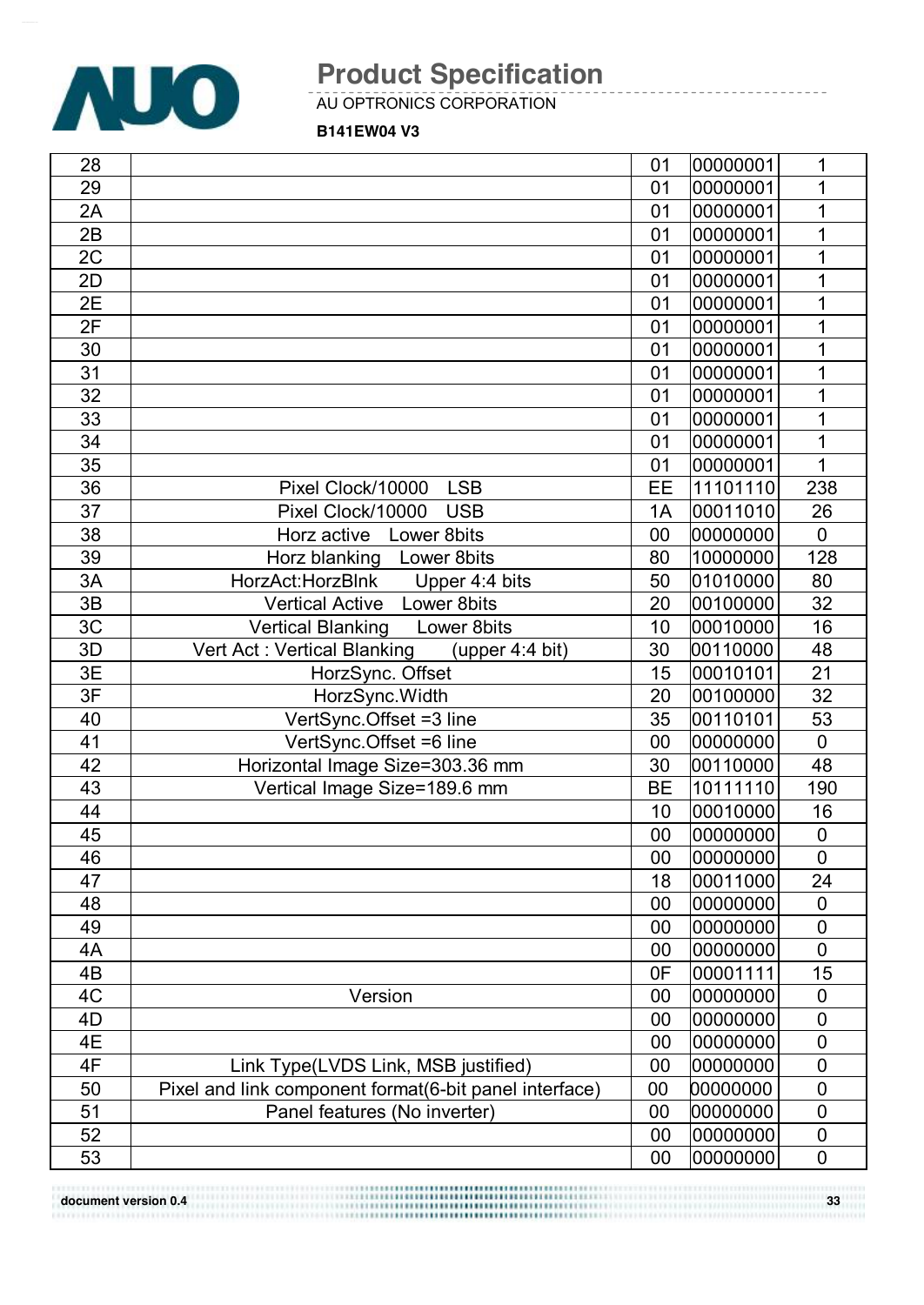![](_page_33_Picture_0.jpeg)

AU OPTRONICS CORPORATION

**B141EW04 V3**

| 55<br>$\overline{0}$<br>00<br>00000000<br>56<br>00000000<br>00<br>$\mathbf 0$<br>57<br>00<br>00000000<br>$\mathbf 0$<br>58<br>$\overline{0}$<br>00<br>00000000<br>59<br>20<br>32<br>00100000<br>00000000<br>5A<br>00<br>$\mathbf 0$<br>5B<br>00000000<br>$\mathbf 0$<br>00<br>00000000<br>5C<br>$\overline{0}$<br>00<br>5D<br><b>FE</b><br>11111110<br>254<br><b>5E</b><br>00000000<br>00<br>$\mathbf 0$<br>5F<br>01000001<br>65<br>41<br>A<br>U<br>60<br>55<br>01010101<br>85<br>$\overline{O}$<br>61<br>4F<br>01001111<br>79<br>62<br>00001010<br>10<br>0A<br>63<br>32<br>20<br>00100000<br>32<br>64<br>20<br>00100000<br>32<br>65<br>20<br>00100000<br>32<br>66<br>20<br>00100000<br>32<br>67<br>20<br>00100000<br>32<br>68<br>20<br>00100000<br>32<br>20<br>00100000<br>69<br>00100000<br>32<br>6A<br>20<br>00100000<br>32<br>6B<br>20<br>6C<br>00000000<br>$\mathbf 0$<br>Detailed timing/monitor<br>00<br>descriptor #4<br>6D<br>00<br>00000000<br>$\mathbf 0$<br>6E<br>00000000<br>$\mathbf 0$<br>00<br>11111110<br>6F<br><b>FE</b><br>254<br>70<br>00000000<br>00<br>$\mathbf 0$<br>71<br>42<br>01000010<br>66<br>B<br>00110001<br>72<br>49<br>31<br>Τ<br>73<br>52<br>$\overline{4}$<br>34<br>00110100<br>1<br>31<br>00110001<br>49<br>74<br>01000101<br>75<br>E<br>69<br>45<br>76<br>W<br>57<br>01010111<br>87<br>77<br>00110000<br>48<br>$\mathbf 0$<br>30<br>$\overline{\mathbf{4}}$<br>78<br>34<br>52<br>00110100<br>79<br>00100000<br>32<br>20<br>$\vee$<br>7A<br>56<br>01010110<br>86<br>3<br>51<br>7B<br>00110011<br>33<br>32<br>7C<br>00100000<br>20<br>7D<br>00001010<br>10<br>0A<br>7E<br>00<br>00000000<br><b>Extension Flag</b><br>$\mathbf 0$<br>7F<br>11000000<br>CO<br>192<br>Checksum | 54 | 00 | 00000000 | $\mathbf 0$ |
|---------------------------------------------------------------------------------------------------------------------------------------------------------------------------------------------------------------------------------------------------------------------------------------------------------------------------------------------------------------------------------------------------------------------------------------------------------------------------------------------------------------------------------------------------------------------------------------------------------------------------------------------------------------------------------------------------------------------------------------------------------------------------------------------------------------------------------------------------------------------------------------------------------------------------------------------------------------------------------------------------------------------------------------------------------------------------------------------------------------------------------------------------------------------------------------------------------------------------------------------------------------------------------------------------------------------------------------------------------------------------------------------------------------------------------------------------------------------------------------------------------------------------------------------------------------------------------------------------------------------------------------------------------------------------------------------------------------|----|----|----------|-------------|
|                                                                                                                                                                                                                                                                                                                                                                                                                                                                                                                                                                                                                                                                                                                                                                                                                                                                                                                                                                                                                                                                                                                                                                                                                                                                                                                                                                                                                                                                                                                                                                                                                                                                                                               |    |    |          |             |
|                                                                                                                                                                                                                                                                                                                                                                                                                                                                                                                                                                                                                                                                                                                                                                                                                                                                                                                                                                                                                                                                                                                                                                                                                                                                                                                                                                                                                                                                                                                                                                                                                                                                                                               |    |    |          |             |
|                                                                                                                                                                                                                                                                                                                                                                                                                                                                                                                                                                                                                                                                                                                                                                                                                                                                                                                                                                                                                                                                                                                                                                                                                                                                                                                                                                                                                                                                                                                                                                                                                                                                                                               |    |    |          |             |
|                                                                                                                                                                                                                                                                                                                                                                                                                                                                                                                                                                                                                                                                                                                                                                                                                                                                                                                                                                                                                                                                                                                                                                                                                                                                                                                                                                                                                                                                                                                                                                                                                                                                                                               |    |    |          |             |
|                                                                                                                                                                                                                                                                                                                                                                                                                                                                                                                                                                                                                                                                                                                                                                                                                                                                                                                                                                                                                                                                                                                                                                                                                                                                                                                                                                                                                                                                                                                                                                                                                                                                                                               |    |    |          |             |
|                                                                                                                                                                                                                                                                                                                                                                                                                                                                                                                                                                                                                                                                                                                                                                                                                                                                                                                                                                                                                                                                                                                                                                                                                                                                                                                                                                                                                                                                                                                                                                                                                                                                                                               |    |    |          |             |
|                                                                                                                                                                                                                                                                                                                                                                                                                                                                                                                                                                                                                                                                                                                                                                                                                                                                                                                                                                                                                                                                                                                                                                                                                                                                                                                                                                                                                                                                                                                                                                                                                                                                                                               |    |    |          |             |
|                                                                                                                                                                                                                                                                                                                                                                                                                                                                                                                                                                                                                                                                                                                                                                                                                                                                                                                                                                                                                                                                                                                                                                                                                                                                                                                                                                                                                                                                                                                                                                                                                                                                                                               |    |    |          |             |
|                                                                                                                                                                                                                                                                                                                                                                                                                                                                                                                                                                                                                                                                                                                                                                                                                                                                                                                                                                                                                                                                                                                                                                                                                                                                                                                                                                                                                                                                                                                                                                                                                                                                                                               |    |    |          |             |
|                                                                                                                                                                                                                                                                                                                                                                                                                                                                                                                                                                                                                                                                                                                                                                                                                                                                                                                                                                                                                                                                                                                                                                                                                                                                                                                                                                                                                                                                                                                                                                                                                                                                                                               |    |    |          |             |
|                                                                                                                                                                                                                                                                                                                                                                                                                                                                                                                                                                                                                                                                                                                                                                                                                                                                                                                                                                                                                                                                                                                                                                                                                                                                                                                                                                                                                                                                                                                                                                                                                                                                                                               |    |    |          |             |
|                                                                                                                                                                                                                                                                                                                                                                                                                                                                                                                                                                                                                                                                                                                                                                                                                                                                                                                                                                                                                                                                                                                                                                                                                                                                                                                                                                                                                                                                                                                                                                                                                                                                                                               |    |    |          |             |
|                                                                                                                                                                                                                                                                                                                                                                                                                                                                                                                                                                                                                                                                                                                                                                                                                                                                                                                                                                                                                                                                                                                                                                                                                                                                                                                                                                                                                                                                                                                                                                                                                                                                                                               |    |    |          |             |
|                                                                                                                                                                                                                                                                                                                                                                                                                                                                                                                                                                                                                                                                                                                                                                                                                                                                                                                                                                                                                                                                                                                                                                                                                                                                                                                                                                                                                                                                                                                                                                                                                                                                                                               |    |    |          |             |
|                                                                                                                                                                                                                                                                                                                                                                                                                                                                                                                                                                                                                                                                                                                                                                                                                                                                                                                                                                                                                                                                                                                                                                                                                                                                                                                                                                                                                                                                                                                                                                                                                                                                                                               |    |    |          |             |
|                                                                                                                                                                                                                                                                                                                                                                                                                                                                                                                                                                                                                                                                                                                                                                                                                                                                                                                                                                                                                                                                                                                                                                                                                                                                                                                                                                                                                                                                                                                                                                                                                                                                                                               |    |    |          |             |
|                                                                                                                                                                                                                                                                                                                                                                                                                                                                                                                                                                                                                                                                                                                                                                                                                                                                                                                                                                                                                                                                                                                                                                                                                                                                                                                                                                                                                                                                                                                                                                                                                                                                                                               |    |    |          |             |
|                                                                                                                                                                                                                                                                                                                                                                                                                                                                                                                                                                                                                                                                                                                                                                                                                                                                                                                                                                                                                                                                                                                                                                                                                                                                                                                                                                                                                                                                                                                                                                                                                                                                                                               |    |    |          |             |
|                                                                                                                                                                                                                                                                                                                                                                                                                                                                                                                                                                                                                                                                                                                                                                                                                                                                                                                                                                                                                                                                                                                                                                                                                                                                                                                                                                                                                                                                                                                                                                                                                                                                                                               |    |    |          |             |
|                                                                                                                                                                                                                                                                                                                                                                                                                                                                                                                                                                                                                                                                                                                                                                                                                                                                                                                                                                                                                                                                                                                                                                                                                                                                                                                                                                                                                                                                                                                                                                                                                                                                                                               |    |    |          |             |
|                                                                                                                                                                                                                                                                                                                                                                                                                                                                                                                                                                                                                                                                                                                                                                                                                                                                                                                                                                                                                                                                                                                                                                                                                                                                                                                                                                                                                                                                                                                                                                                                                                                                                                               |    |    |          |             |
|                                                                                                                                                                                                                                                                                                                                                                                                                                                                                                                                                                                                                                                                                                                                                                                                                                                                                                                                                                                                                                                                                                                                                                                                                                                                                                                                                                                                                                                                                                                                                                                                                                                                                                               |    |    |          |             |
|                                                                                                                                                                                                                                                                                                                                                                                                                                                                                                                                                                                                                                                                                                                                                                                                                                                                                                                                                                                                                                                                                                                                                                                                                                                                                                                                                                                                                                                                                                                                                                                                                                                                                                               |    |    |          |             |
|                                                                                                                                                                                                                                                                                                                                                                                                                                                                                                                                                                                                                                                                                                                                                                                                                                                                                                                                                                                                                                                                                                                                                                                                                                                                                                                                                                                                                                                                                                                                                                                                                                                                                                               |    |    |          |             |
|                                                                                                                                                                                                                                                                                                                                                                                                                                                                                                                                                                                                                                                                                                                                                                                                                                                                                                                                                                                                                                                                                                                                                                                                                                                                                                                                                                                                                                                                                                                                                                                                                                                                                                               |    |    |          |             |
|                                                                                                                                                                                                                                                                                                                                                                                                                                                                                                                                                                                                                                                                                                                                                                                                                                                                                                                                                                                                                                                                                                                                                                                                                                                                                                                                                                                                                                                                                                                                                                                                                                                                                                               |    |    |          |             |
|                                                                                                                                                                                                                                                                                                                                                                                                                                                                                                                                                                                                                                                                                                                                                                                                                                                                                                                                                                                                                                                                                                                                                                                                                                                                                                                                                                                                                                                                                                                                                                                                                                                                                                               |    |    |          |             |
|                                                                                                                                                                                                                                                                                                                                                                                                                                                                                                                                                                                                                                                                                                                                                                                                                                                                                                                                                                                                                                                                                                                                                                                                                                                                                                                                                                                                                                                                                                                                                                                                                                                                                                               |    |    |          |             |
|                                                                                                                                                                                                                                                                                                                                                                                                                                                                                                                                                                                                                                                                                                                                                                                                                                                                                                                                                                                                                                                                                                                                                                                                                                                                                                                                                                                                                                                                                                                                                                                                                                                                                                               |    |    |          |             |
|                                                                                                                                                                                                                                                                                                                                                                                                                                                                                                                                                                                                                                                                                                                                                                                                                                                                                                                                                                                                                                                                                                                                                                                                                                                                                                                                                                                                                                                                                                                                                                                                                                                                                                               |    |    |          |             |
|                                                                                                                                                                                                                                                                                                                                                                                                                                                                                                                                                                                                                                                                                                                                                                                                                                                                                                                                                                                                                                                                                                                                                                                                                                                                                                                                                                                                                                                                                                                                                                                                                                                                                                               |    |    |          |             |
|                                                                                                                                                                                                                                                                                                                                                                                                                                                                                                                                                                                                                                                                                                                                                                                                                                                                                                                                                                                                                                                                                                                                                                                                                                                                                                                                                                                                                                                                                                                                                                                                                                                                                                               |    |    |          |             |
|                                                                                                                                                                                                                                                                                                                                                                                                                                                                                                                                                                                                                                                                                                                                                                                                                                                                                                                                                                                                                                                                                                                                                                                                                                                                                                                                                                                                                                                                                                                                                                                                                                                                                                               |    |    |          |             |
|                                                                                                                                                                                                                                                                                                                                                                                                                                                                                                                                                                                                                                                                                                                                                                                                                                                                                                                                                                                                                                                                                                                                                                                                                                                                                                                                                                                                                                                                                                                                                                                                                                                                                                               |    |    |          |             |
|                                                                                                                                                                                                                                                                                                                                                                                                                                                                                                                                                                                                                                                                                                                                                                                                                                                                                                                                                                                                                                                                                                                                                                                                                                                                                                                                                                                                                                                                                                                                                                                                                                                                                                               |    |    |          |             |
|                                                                                                                                                                                                                                                                                                                                                                                                                                                                                                                                                                                                                                                                                                                                                                                                                                                                                                                                                                                                                                                                                                                                                                                                                                                                                                                                                                                                                                                                                                                                                                                                                                                                                                               |    |    |          |             |
|                                                                                                                                                                                                                                                                                                                                                                                                                                                                                                                                                                                                                                                                                                                                                                                                                                                                                                                                                                                                                                                                                                                                                                                                                                                                                                                                                                                                                                                                                                                                                                                                                                                                                                               |    |    |          |             |
|                                                                                                                                                                                                                                                                                                                                                                                                                                                                                                                                                                                                                                                                                                                                                                                                                                                                                                                                                                                                                                                                                                                                                                                                                                                                                                                                                                                                                                                                                                                                                                                                                                                                                                               |    |    |          |             |
|                                                                                                                                                                                                                                                                                                                                                                                                                                                                                                                                                                                                                                                                                                                                                                                                                                                                                                                                                                                                                                                                                                                                                                                                                                                                                                                                                                                                                                                                                                                                                                                                                                                                                                               |    |    |          |             |
|                                                                                                                                                                                                                                                                                                                                                                                                                                                                                                                                                                                                                                                                                                                                                                                                                                                                                                                                                                                                                                                                                                                                                                                                                                                                                                                                                                                                                                                                                                                                                                                                                                                                                                               |    |    |          |             |
|                                                                                                                                                                                                                                                                                                                                                                                                                                                                                                                                                                                                                                                                                                                                                                                                                                                                                                                                                                                                                                                                                                                                                                                                                                                                                                                                                                                                                                                                                                                                                                                                                                                                                                               |    |    |          |             |
|                                                                                                                                                                                                                                                                                                                                                                                                                                                                                                                                                                                                                                                                                                                                                                                                                                                                                                                                                                                                                                                                                                                                                                                                                                                                                                                                                                                                                                                                                                                                                                                                                                                                                                               |    |    |          |             |
|                                                                                                                                                                                                                                                                                                                                                                                                                                                                                                                                                                                                                                                                                                                                                                                                                                                                                                                                                                                                                                                                                                                                                                                                                                                                                                                                                                                                                                                                                                                                                                                                                                                                                                               |    |    |          |             |

**document version 0.4 34**